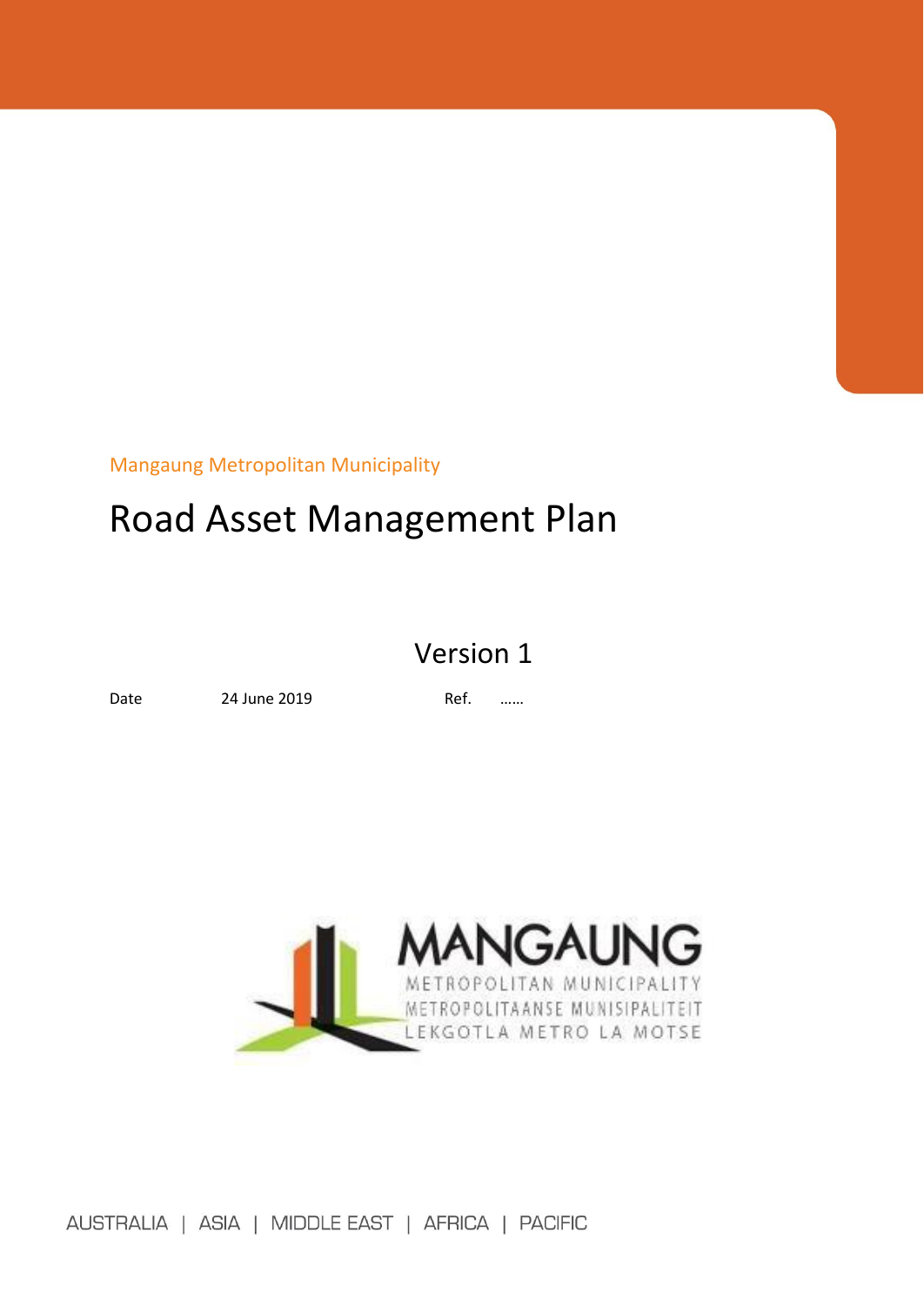## DOCUMENT CONTROL

| <b>Project Name:</b>   | Road asset management Plan                |
|------------------------|-------------------------------------------|
| <b>Project Number:</b> | BCM45                                     |
| Report for:            | <b>Mangaung Metropolitan Municipality</b> |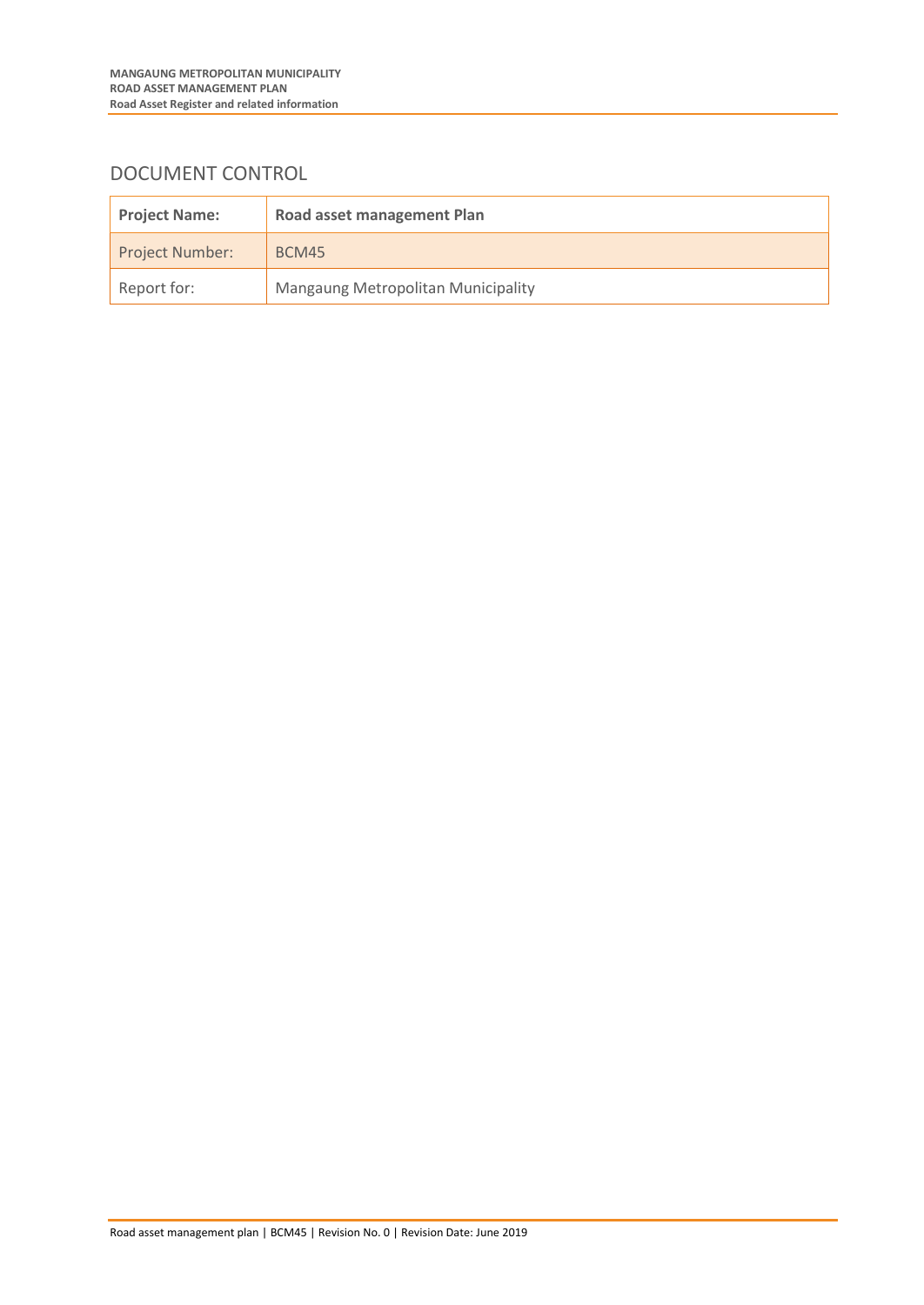## Preamble

This Plan is prepared as a live document to record the development of the road asset register and related information.

The intention is to keep it continually updated and to reflect the status of the road assets as the records and conditions of these assets are improved over time.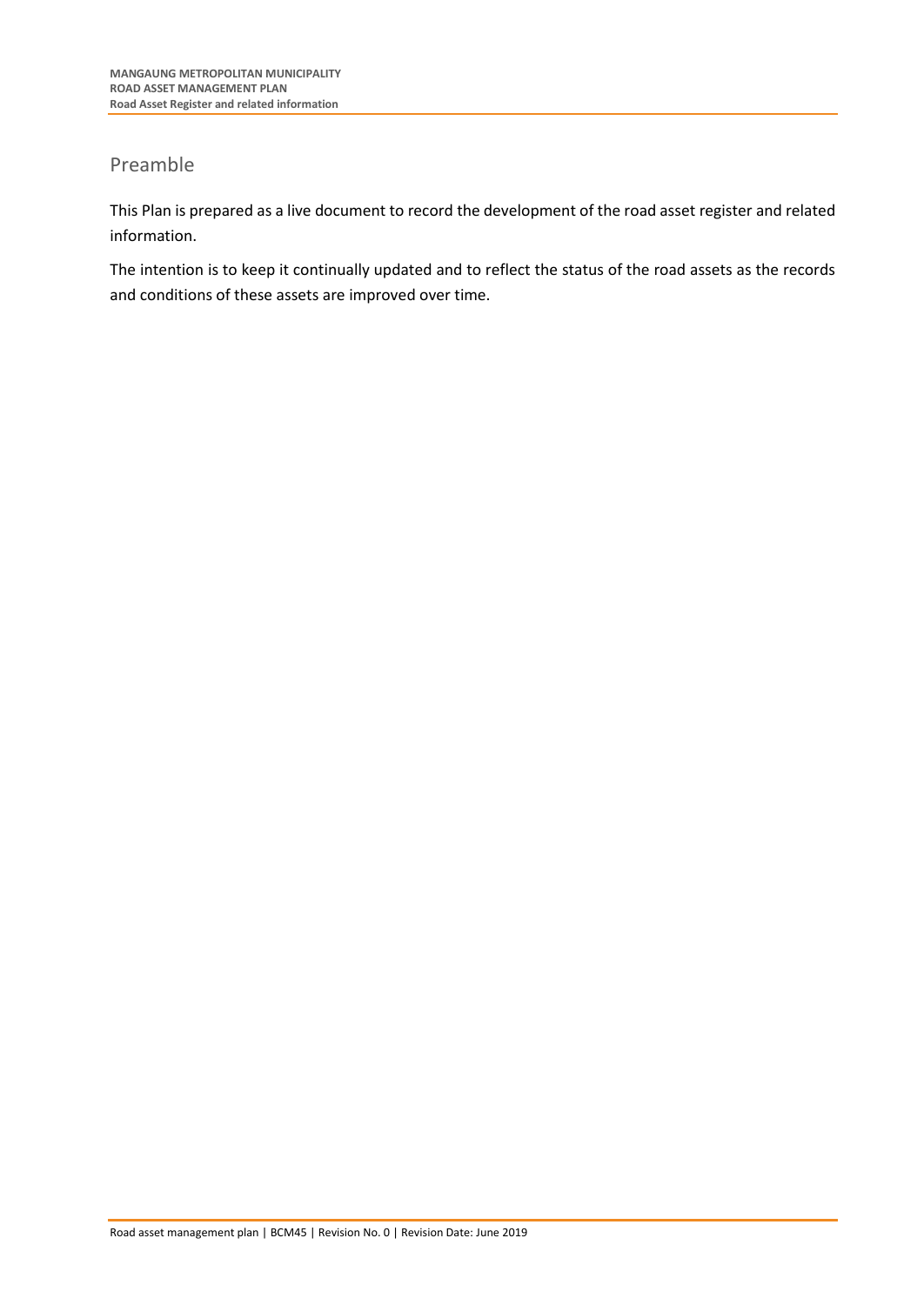## **EXECUTIVE SUMMARY**

The purpose of the document is to assist the Mangaung Metropolitan Municipality (MMM) to develop and implement a Road Asset Management Plan in order to maintain and upgrade its road assets in a reasonably optimal manner.

The data set that is used to start the project is obtained from the asset register of the 2018-2019 financial year of the MMM coupled with a detailed visual inspection of all roads carried out in 2019.

The Plan has been prepared using the results of the Municipal-wide road inventory update and inspections to obtain an initial indication of the budget and programme required to maintain the Metro's road networks.

It has been prepared with due consideration of:

- (i) The extent, condition and usage of the road network.
- (ii) Road User Requirements in terms of road roughness, condition and functional class of the roads.
- (iii) Existing Practices in the Metro
- (iv) Current contract prices
- (v) Estimates of long term road needs
- (vi) First draft Budget Prognoses which envisages long term consistent budgets.

### ROAD INVENTORY

In summary, the Metro contains a total of 3800 km of roads of which 2200 km are unpaved.

Around 80% of the roads are Class 5 Access roads with the balance being Class 4 Collectors with a few Class 1, 2 and 3 roads.

The road inventory has been divided between 8 geographic to obtain an indication of the relative needs of each area, many which have only recently been incorporated into the Metro.

## ROAD CONDITIONS

Road conditions are generally poor across most of the areas with **90%** of the bituminous road surfacings needing urgent attention to prevent moisture ingress and extend the life of the underlying pavements.

Rehabilitation backlogs are also substantial with less than **35%** of the pavements in a very poor condition.

#### ASSET VALUES

The current replacement cost (CRC) /asset value of roads in the Metro is some R6.8 billion. Based on the current road conditions as determined through recent inspections and related condition ratings for each component of the road (surfacing, pavement and formation) gives a depreciated replacement value (DRC) of some R2.9 billion which is less than half or the replacement cost.

#### ISSUES AND RISKS

#### The major issues and risks identified at this stage are:

The total road maintenance need estimated from asset values is around R170 million per year while current expenditure is only a fraction of this.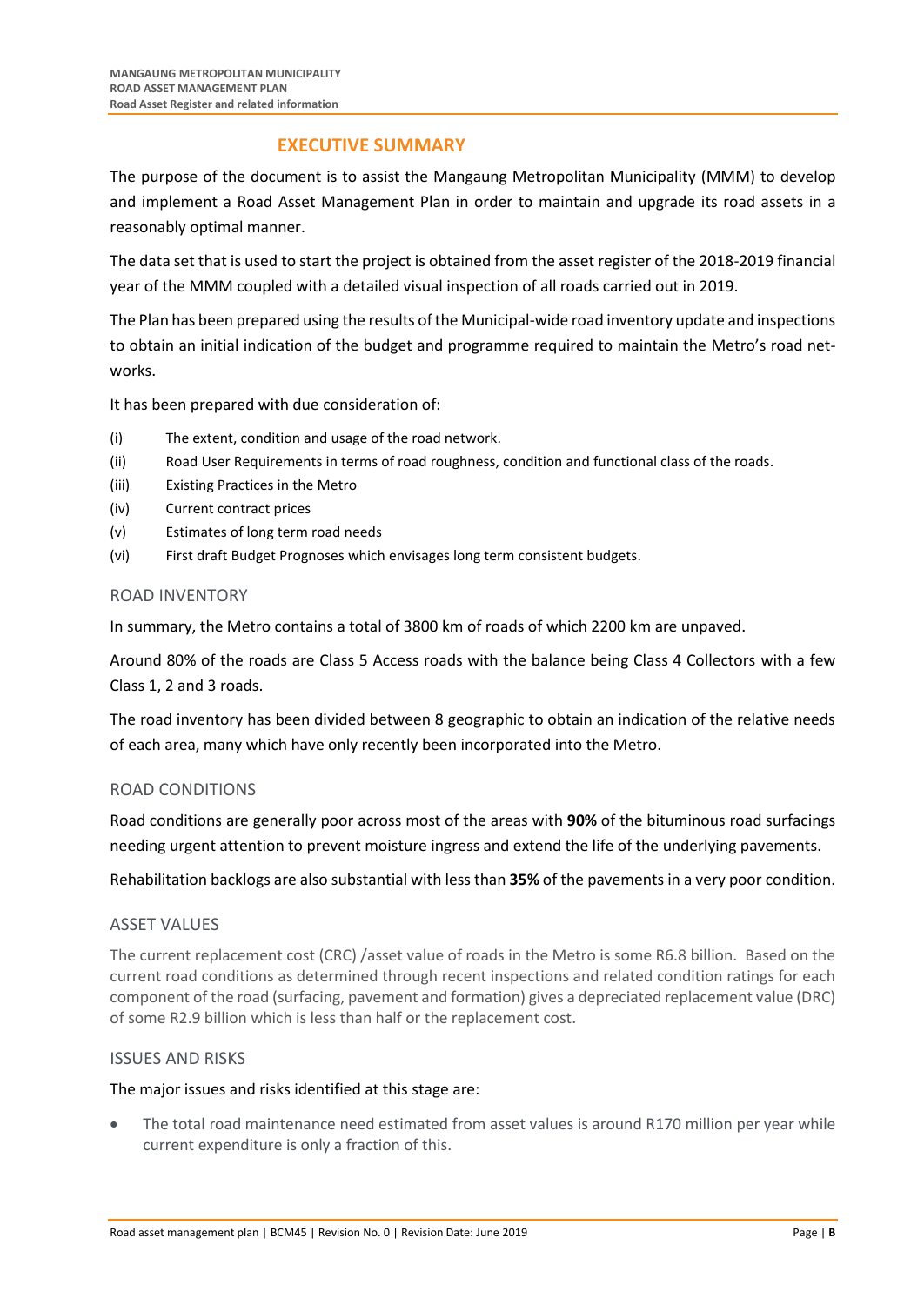- Many of the road surfacings are old and dry and rejuvenation and resealing projects to the value of R300million have been identified for the short term while the long term periodic maintenance need is only around R110million per year.
- If the long term maintenance need is made available as a maintenance budget all of the resurfacing projects can be attended to in 2 to 3 years to avoid the roads deteriorating to the point where road conditions become a danger to road users and the costs associated with reconstruction, instead of surface maintenance, will have to be borne.
- Rehabilitation and reconstruction projects totalling almost R1 Billion have been identified. This reflects the generally poor condition of the road pavements and the cost of this work could possibly be reduced through patching and resurfacing.
- There is a high risk of giving too much attention to the roads in very poor condition to the detriment of maintaining surfacings on roads in a fair condition and resulting in a poor allocation of resources.
- There are many kms of unpaved roads and the roads that require paving over the next 10 years need to be identified and attended to without compromising maintenance of existing paved roads.

## ROAD ASSET MANAGEMENT SYSTEM

The Metro wide RRAMS system has been implemented to assist in managing the road network. This system will be improved using the information and systems supplied as part of this initiative.

### **POLICY**

The Metro is in the process of developing a Road Asset Management Policy.

### OBJECTIVES

#### The objectives of this Plan are

- to try and extend the lives of the paved roads in order to minimise the rehabilitation need
- to rehabilitate roads where required
- to ensure road standards are commensurate with the functional class of the road.

#### ROAD MAINTENANCE OPERATIONS

Current road maintenance operations are identifying problems and repairing them as appropriate but budgets need to be brought in line with the needs in order to sustain and improve the road network.

#### ROAD UPGRADING

Upgrading of gravel roads to paved is required that can proceed over time in a prioritised manner one the deterioration of paved roads has been addressed. Where available, MIG funding can be obtained to upgrade roads.

#### RESOURCING

The Metro has reasonable institutional resources but budgets for road maintenance fall far short of the long term need required to sustain the road network.

#### CONTINUOUS IMPROVEMENT

The outputs of the RAMS as well as the current maintenance practices can be continuously evaluated by the Metro to ensure value for money and cost-effectiveness.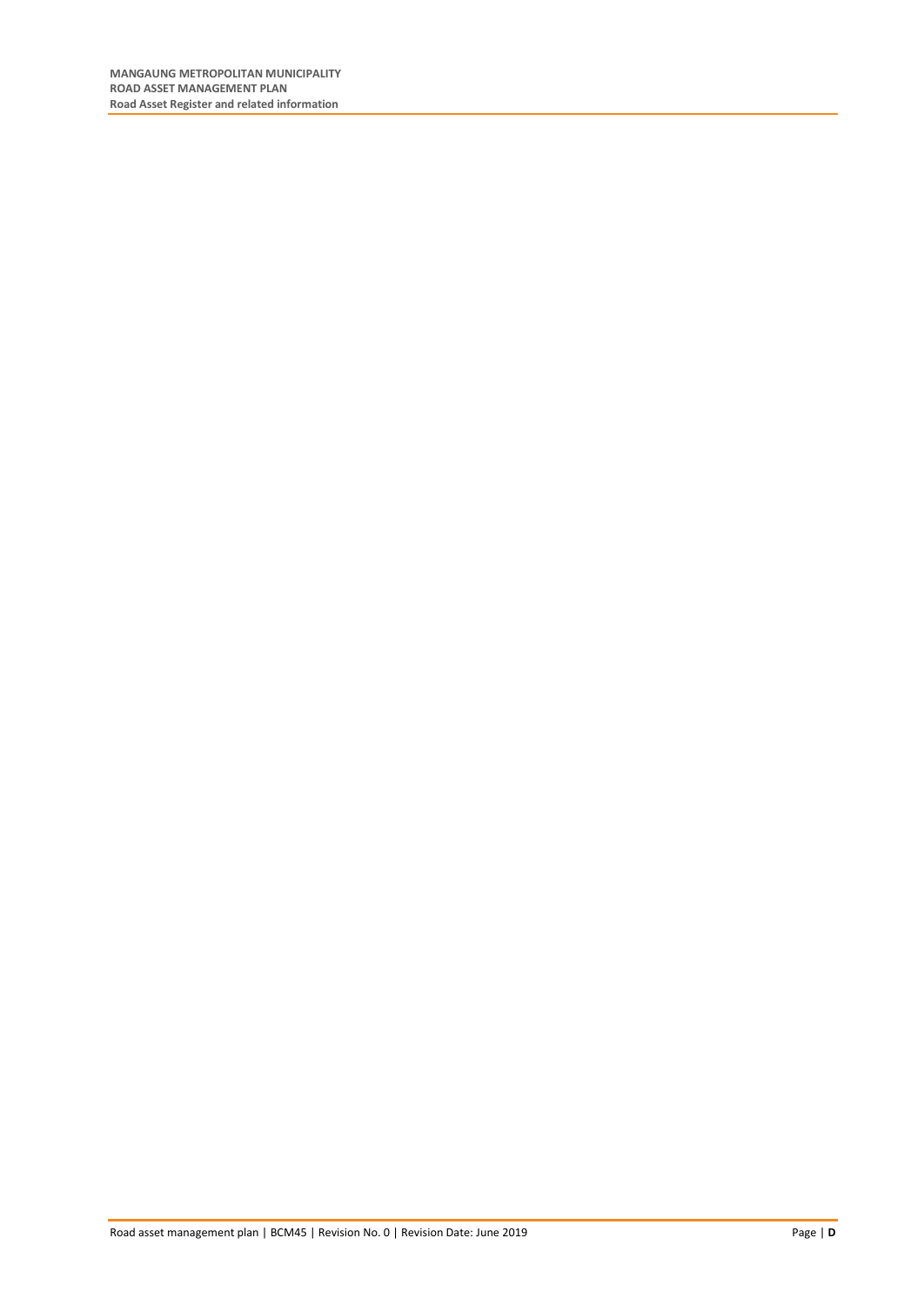## **TABLE OF CONTENTS**

## PAGE(S)

| 1.               |                         |
|------------------|-------------------------|
| 1.1              |                         |
| 1.2              |                         |
| 2.               |                         |
| 2.1              |                         |
| 2.2              |                         |
| 3.               |                         |
| 3.1              |                         |
| 3.2              |                         |
| 3.3              |                         |
| $\mathbf{4}$ .   |                         |
| 4.1              |                         |
| 4.2              |                         |
| 5.               |                         |
| 5.1              |                         |
| 5.2              |                         |
| 5.3              |                         |
| 5.4              |                         |
| 5.5              |                         |
| 6.<br>6.1<br>6.2 | 6.1.1<br>6.1.2<br>6.1.3 |
| 7.               |                         |
|                  |                         |
|                  |                         |
|                  |                         |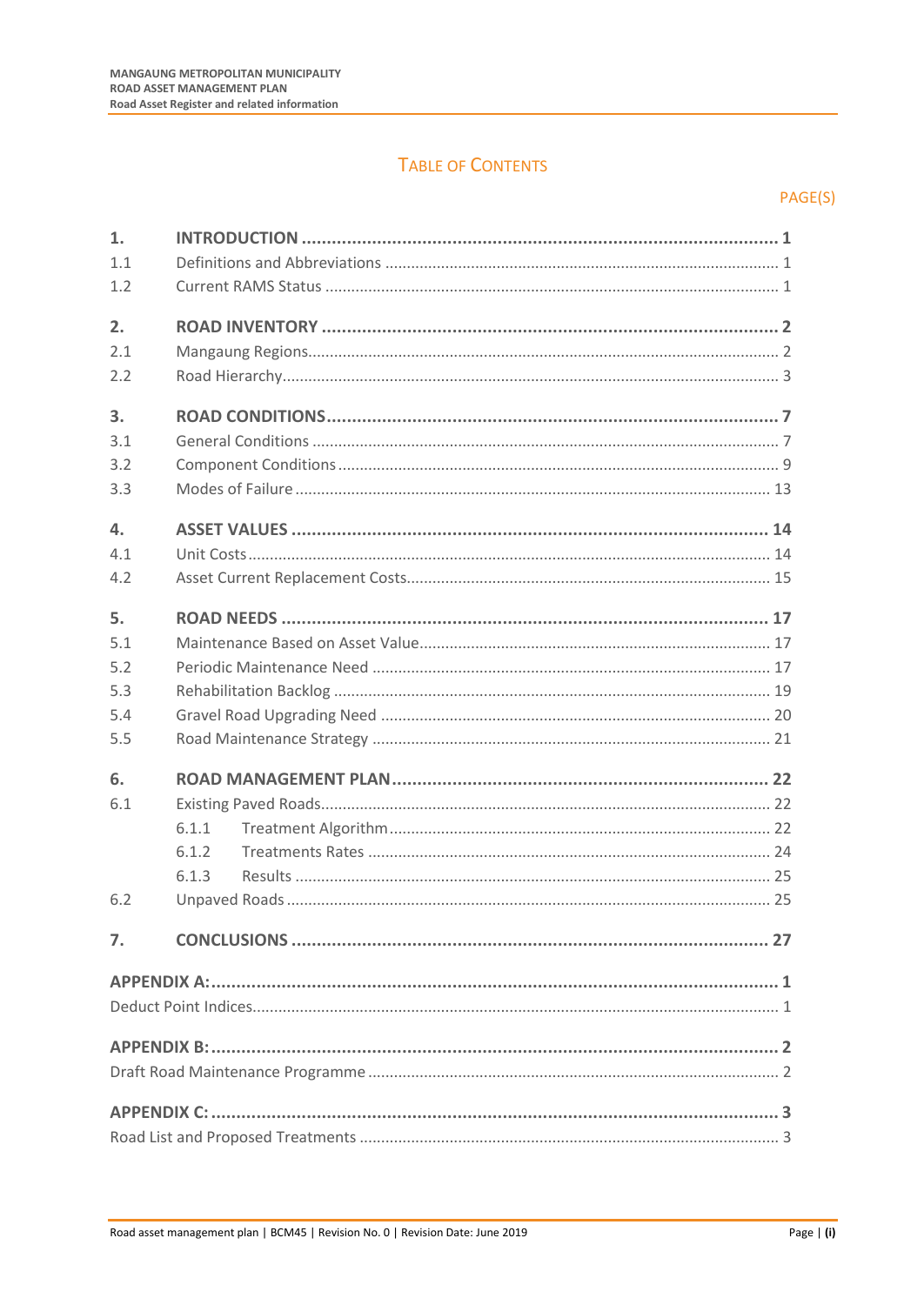## TABLE INDEX

## PAGE(S)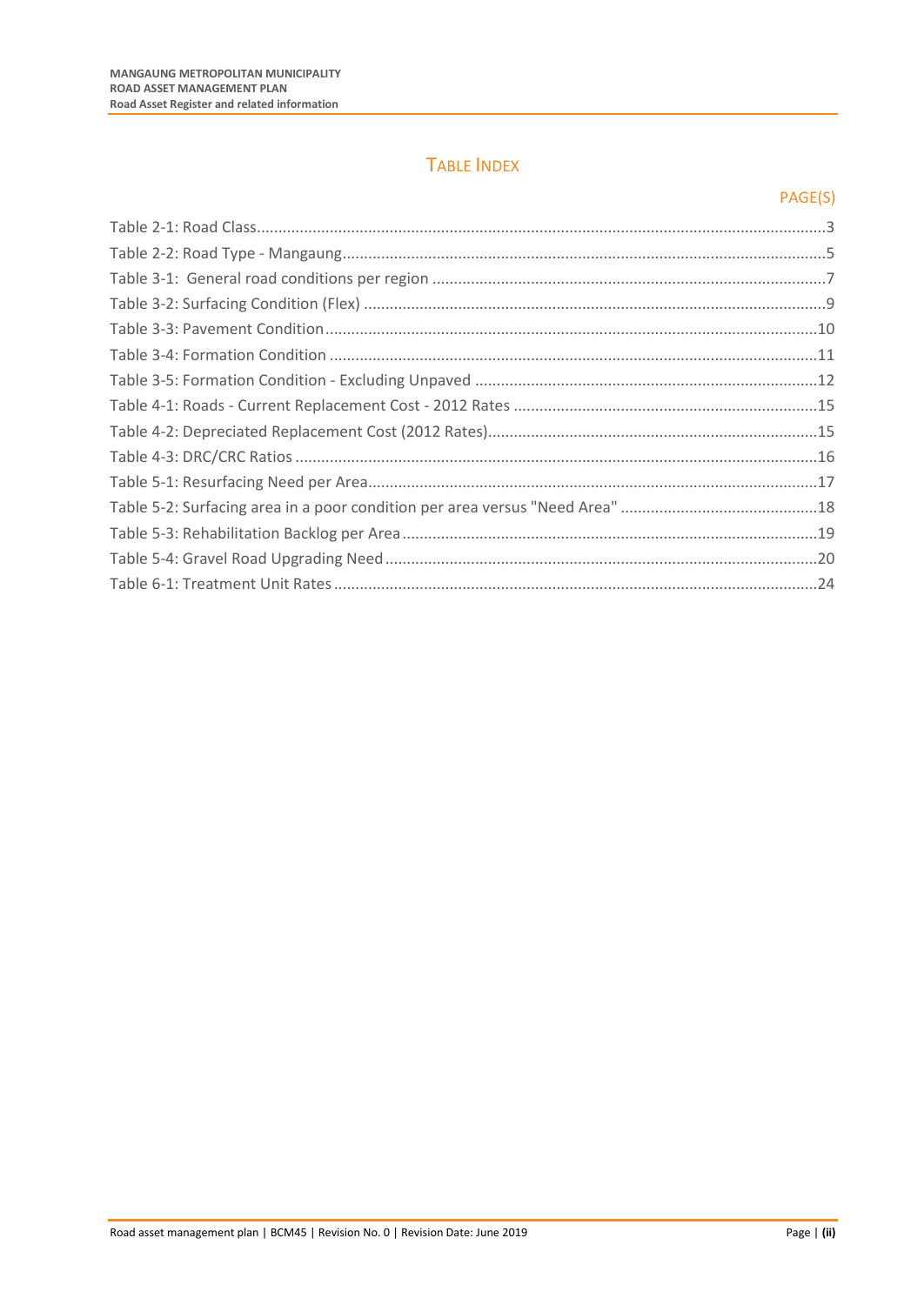## FIGURE INDEX

## PAGE(S)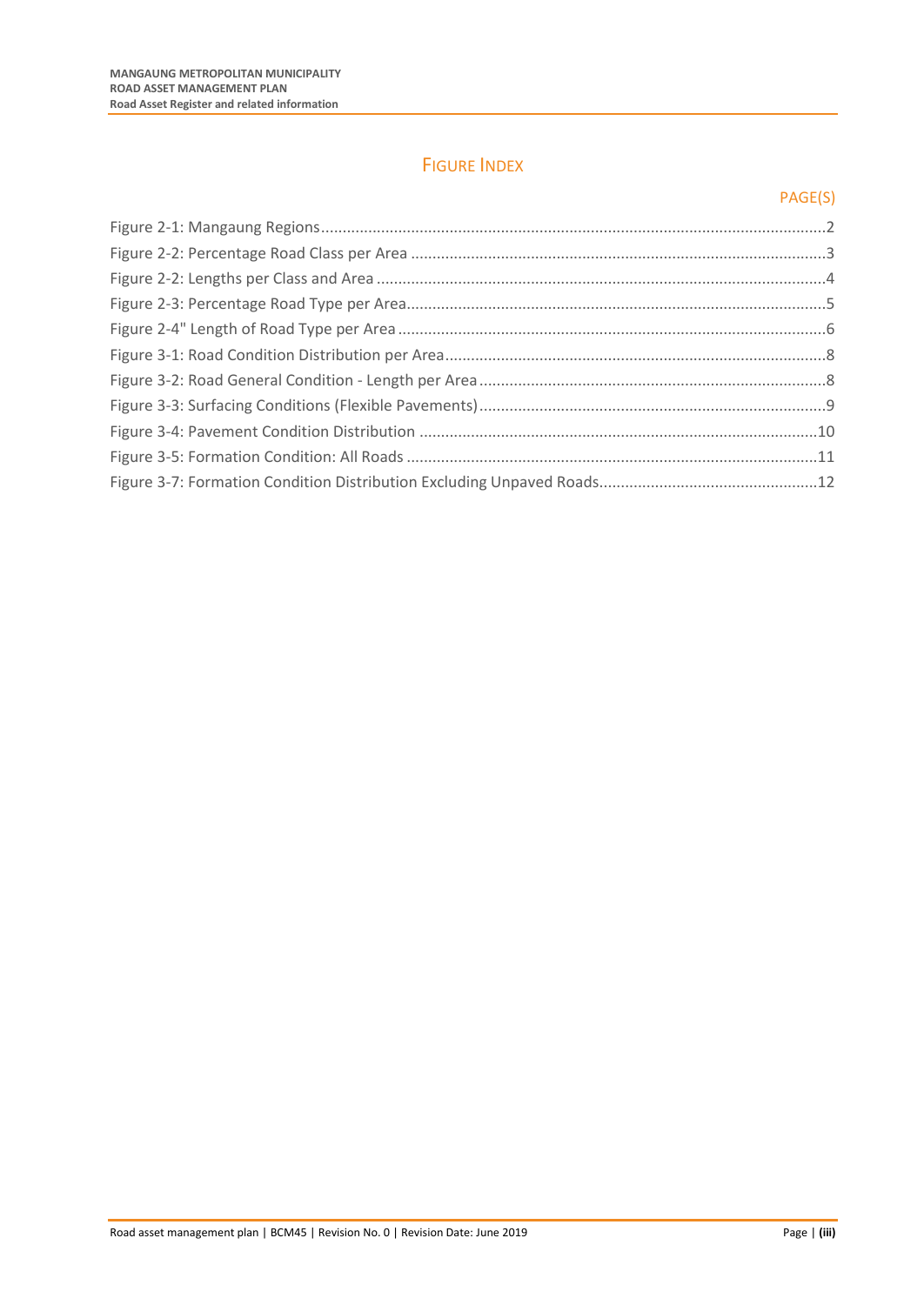## <span id="page-9-0"></span>**1. INTRODUCTION**

This report documents the current status of the road networks within the Mangaung Metropolitan Municipality and sets out the annual road needs as well as a prioritised list of roads requiring maintenance.

## <span id="page-9-1"></span>**1.1 Definitions and Abbreviations**

AFS – Annual Financial Statements

- CRC Current Replacement Cost
- DRC Depreciated Replacement Cost
- GIS Geographic Information Systems

Component Type Codes are contained in the Table in Appendix A.

## <span id="page-9-2"></span>**1.2 Current RAMS Status**

- (i) The existing GIS and inventory accurately depicts the local roads in the Mangaung Metropolitan Municipality.
- (ii) The inventory has been confirmed and minor adjustments made to the extent of the road network as well as road widths and road types.
- (iii) The roads in the Metro have been inspected in accordance with the new draft TMH9 guidelines.
- (iv) The road inventory, GIS and inspection results has been uploaded into a PostGIS opensource database that will be made available to the Metro.
- (v) The road assets have been unbundled into components as follows:
	- Paved roads Flexible surfacing, pavement, formation
	- Paved roads Block pavement and formation
	- Paved roads concrete pavement and formation
	- Unpaved roads formation
- (vi) The roads have been classified into Distributors (Class3), Collectors (Class 4) and access streets (Class 5). Some Arterials (Class 2) also exist.
- (vii) No traffic counts were available at the time of this report. It is recommended that traffic counts be done as an ongoing action to ensure that road-usage can be brought into account in prioritising actions on the road network.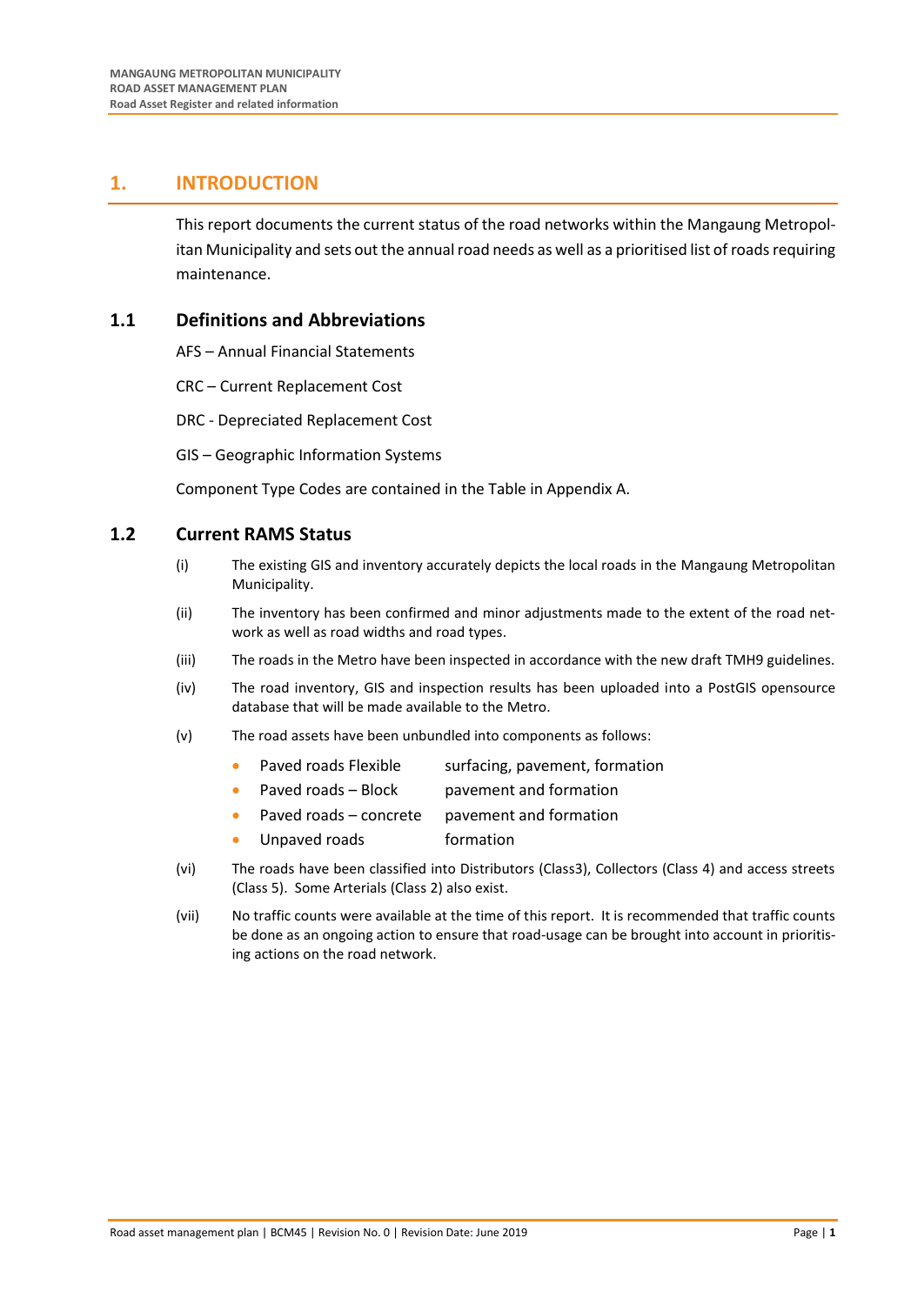## <span id="page-10-0"></span>**2. ROAD INVENTORY**

## <span id="page-10-1"></span>**2.1 Mangaung Regions**

While the Manguang Metro Municipality includes a number of smaller towns and areas the greater area has been subdivided into smaller areas to facilitate a better understanding of the distribution of roads throughout the Municipality. While the database includes details of smaller areas such as wards and sub-places(suburbs) the breakdown into these areas is not shown in this report.

A map of the regions used in this report is shown below:



<span id="page-10-2"></span>**Figure 2-1: Mangaung Regions**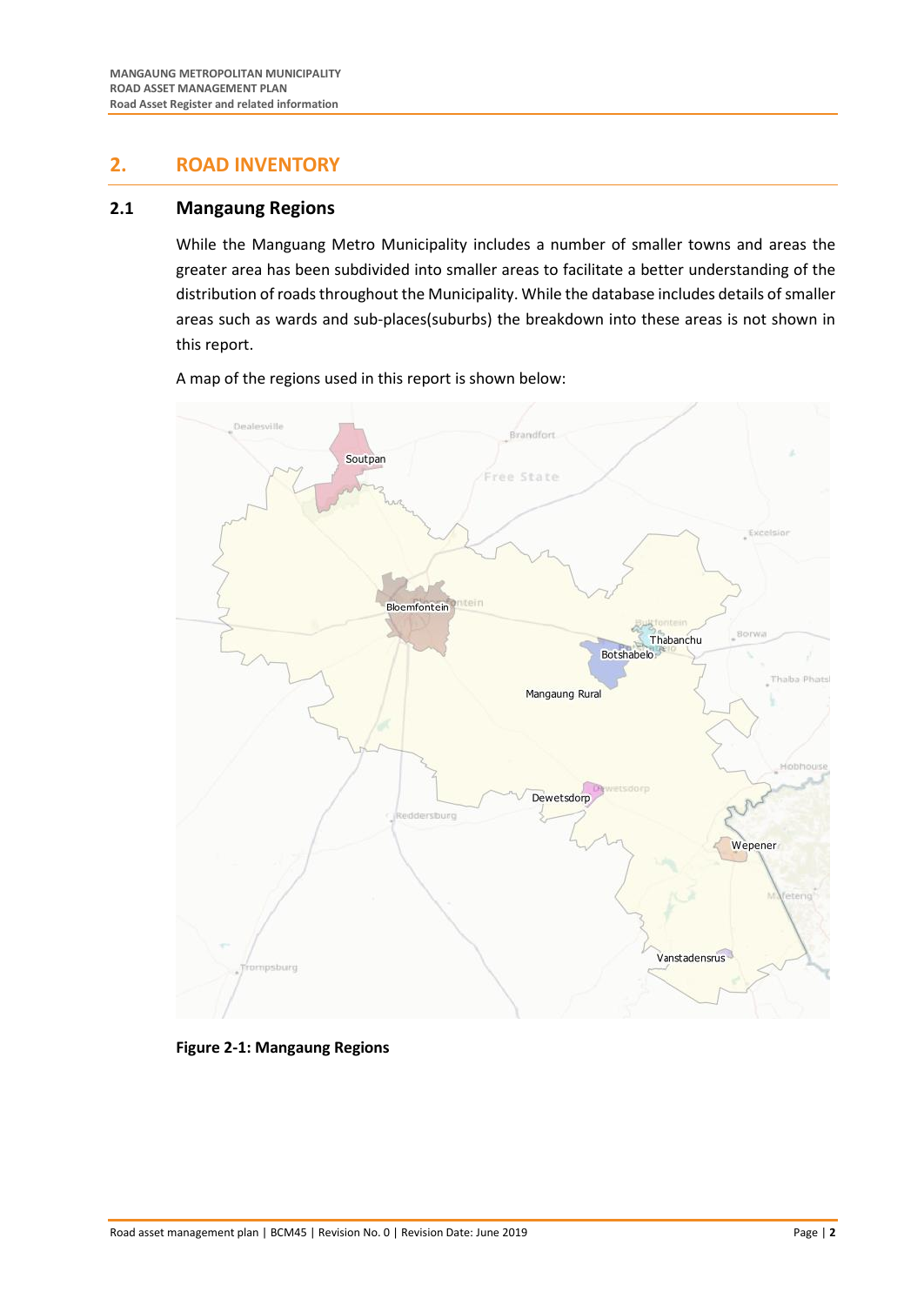## <span id="page-11-0"></span>**2.2 Road Hierarchy**

The roads have been classified in accordance with TMH26 and this is shown in map form in the Appendices.

The road classification is summarised in the tables and figures below:

<span id="page-11-1"></span>

| <b>Table 2-1: Road Class</b> |  |  |  |
|------------------------------|--|--|--|
|------------------------------|--|--|--|

|                     |                 | <b>Grand Total</b> |                    |                  |               |        |
|---------------------|-----------------|--------------------|--------------------|------------------|---------------|--------|
| <b>Municipality</b> | <b>National</b> | <b>Arterial</b>    | <b>Distributor</b> | <b>Collector</b> | <b>Access</b> |        |
| Bloemfontein        | 30.2            | 29.6               | 182.6              | 194.2            | 1402.9        | 1839.5 |
| Botshabelo          | 0.0             | 0.0 <sub>l</sub>   | 15.5               | 105.4            | 535.7         | 656.6  |
| Dewetsdorp          | 0.0             | 0.0                | 0.0                | 10.6             | 42.6          | 53.2   |
| Mangaung Rural      | 0.0             | 1.1                | 3.9                | 22.3             | 738.0         | 765.3  |
| Soutpan             | 0.0             | 0.0                | 0.0                | 0.0              | 19.1          | 19.1   |
| Thabanchu           | 0.0             | 0.0                | 8.6                | 46.5             | 361.0         | 416.1  |
| Vanstadensrus       | 0.0             | 0.0 <sub>l</sub>   | 0.0                | 4.0              | 16.1          | 20.1   |
| Wepener             | 0.0             | 0.0 <sub>l</sub>   | 0.0                | 8.4              | 52.6          | 61.0   |
| <b>Grand Total</b>  | 30.2            | 30.7               | 210.6              | 391.5            | 3168.0        | 3831.0 |



#### <span id="page-11-2"></span>**Figure 2-2: Percentage Road Class per Area**

The table shows that there are 3831 km of road in Mangaung with roughly 85% of these roads are Class 5 roads (access roads) with approximately 10% being Class 4 (collectors).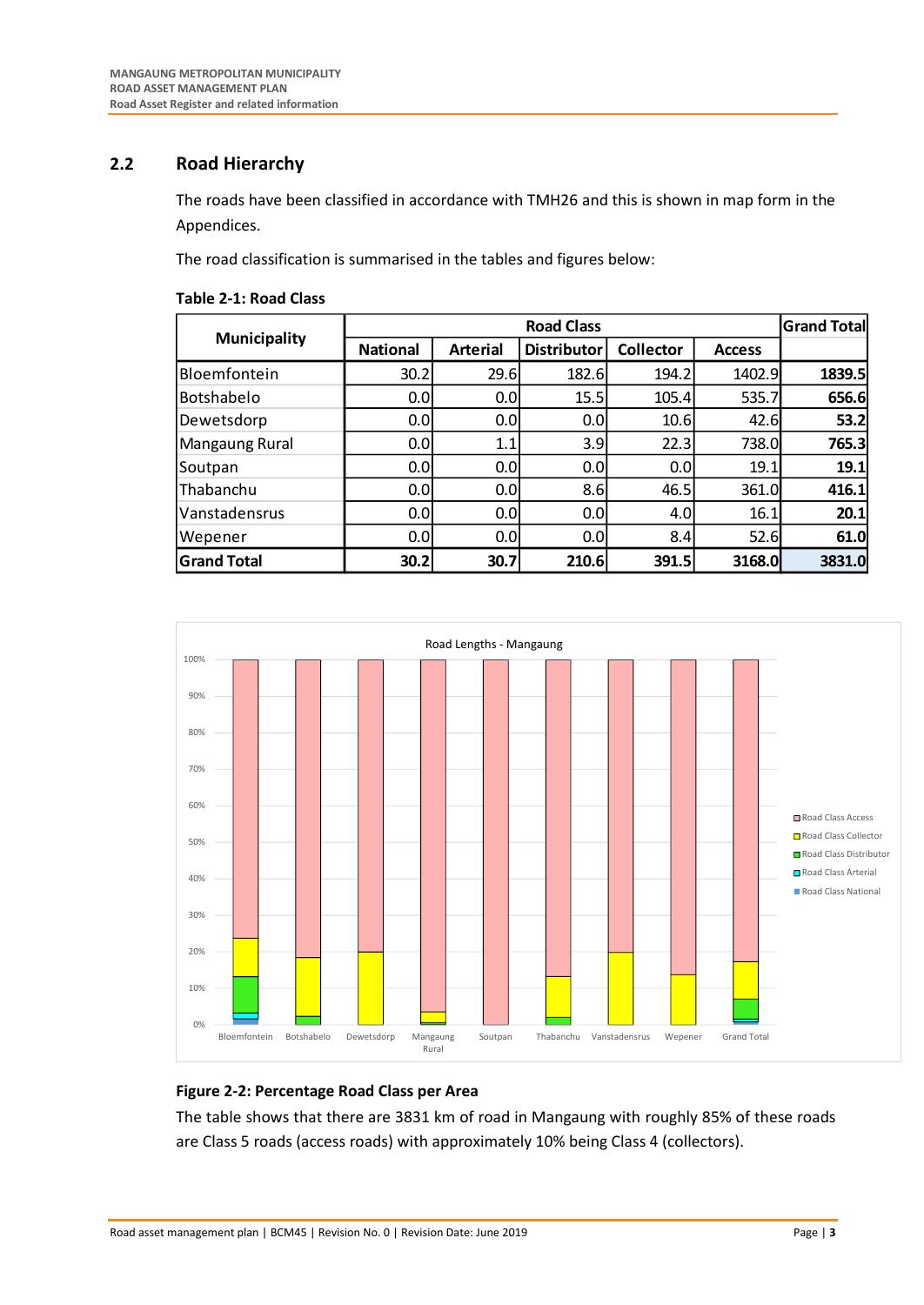

<span id="page-12-0"></span>**Figure 2-3: Lengths per Class and Area**

The figure shows that relatively uneven distribution of roads across the various areas and gives an overall appreciation of where the majority of roads are located.

This road classification is shown in map form on the accompanying maps.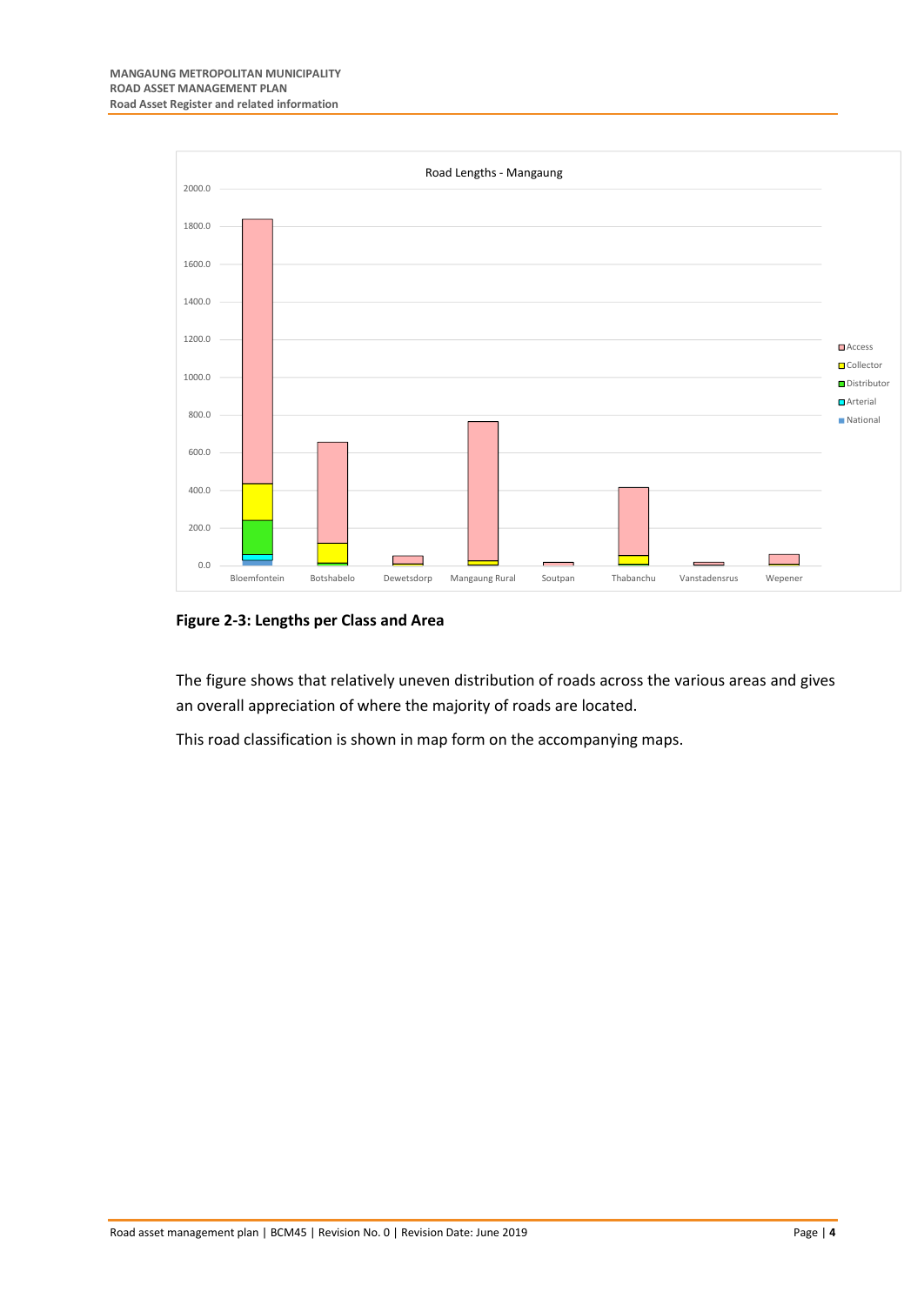|                          | Road Type        |                            |                         |                     |             |                |                      |                  |                    |                |
|--------------------------|------------------|----------------------------|-------------------------|---------------------|-------------|----------------|----------------------|------------------|--------------------|----------------|
| <b>Municipality/Town</b> | Dual c/way       | Paved -<br><b>Flexible</b> | Paved -<br><b>Block</b> | Paved -<br>Concrete | Gravel      | Roundabo<br>ut | Link or Slip<br>Road | Earth            | Walkway -<br>Paved | Grand<br>Total |
| Bloemfontein             | 236.2            | 899.0                      | 41.2                    | 0.0                 | 655.3       | 2.4            | 5.3                  | 0.0 <sub>l</sub> | 0.1                | 1839.5         |
| Botshabelo               | 1.0 <sub>l</sub> | 165.2                      | 6.6                     | 0.01                | 483.7       | 0.0            | 0.2                  | 0.0 <sub>l</sub> | 0.0                | 656.6          |
| Dewetsdorp               | 0.01             | 11.7                       | 10.9                    | 0.0                 | 30.6        | 0.0            | 0.0 <sub>l</sub>     | 0.0              | 0.0                | 53.2           |
| Mangaung Rural           | 3.6              | 84.7                       | 19.1                    | 0.0 <sub>l</sub>    | 657.8       | 0.0            | 0.2                  | 0.0 <sub>l</sub> | 0.0                | 765.3          |
| Soutpan                  | 0.01             | 0.01                       | 1.3                     | 0.01                | 0.0         | 0.0            | 0.0 <sub>l</sub>     | 17.8             | 0.0                | 19.1           |
| Thabanchu                | 3.9              | 56.4                       | 13.0                    | 0.0                 | 342.8       | 0.0            | 0.0 <sub>l</sub>     | 0.0              | 0.0                | 416.1          |
| Vanstadensrus            | 0.01             | 2.0                        | 2.3                     | 0.0                 | 15.8        | 0.0            | 0.0 <sub>l</sub>     | 0.0              | 0.0                | 20.1           |
| Wepener                  | 0.01             | 7.4                        | 12.4                    | 0.5                 | 40.7        | 0.0            | 0.0 <sub>l</sub>     | 0.0 <sub>l</sub> | 0.0                | 61.0           |
| <b>Grand Total</b>       | 244.7            | 1 2 2 6.4                  | 106.9                   | 0.5                 | 2 2 2 6 . 5 | 2.4            | 5.7                  | 17.8             | 0.1                | 3831.0         |

<span id="page-13-0"></span>**Table 2-2: Road Type - Mangaung**



<span id="page-13-1"></span>**Figure 2-4: Percentage Road Type per Area**

The data shows that roughly 60% (2265km) of all roads in Manguang are unpaved.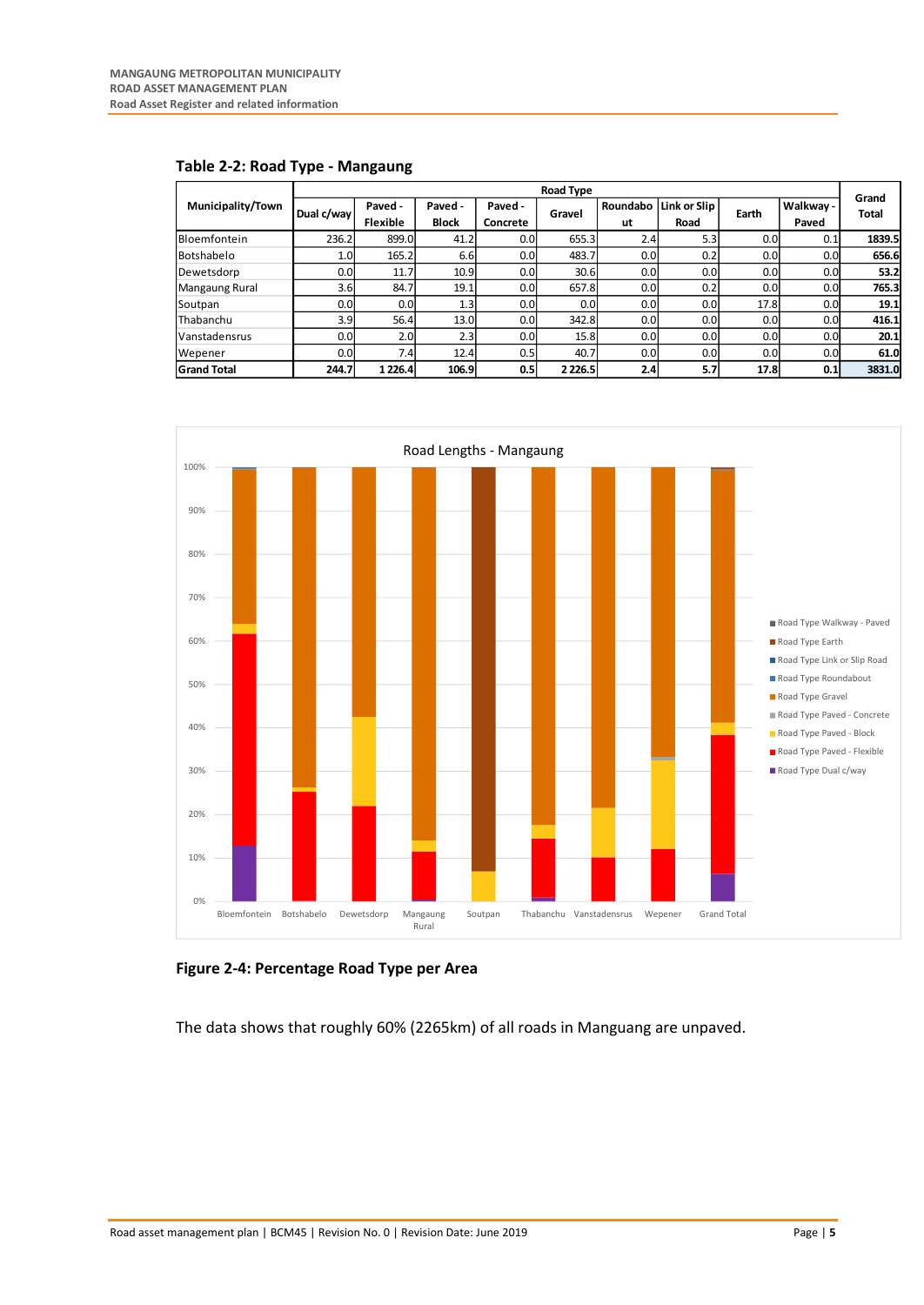

#### <span id="page-14-0"></span>**Figure 2-5" Length of Road Type per Area**

A large proportion of the unpaved road lengths are in rural areas (Mangaung Rural) but a significant length of unpaved roads also exists in the Bloemfontein, Botshabelo and Thabanchu areas.

In addition to these roads, there are roughly 475km of roads in the municipal database that fall under the custodianship of others but which are included to present a comprehensive picture.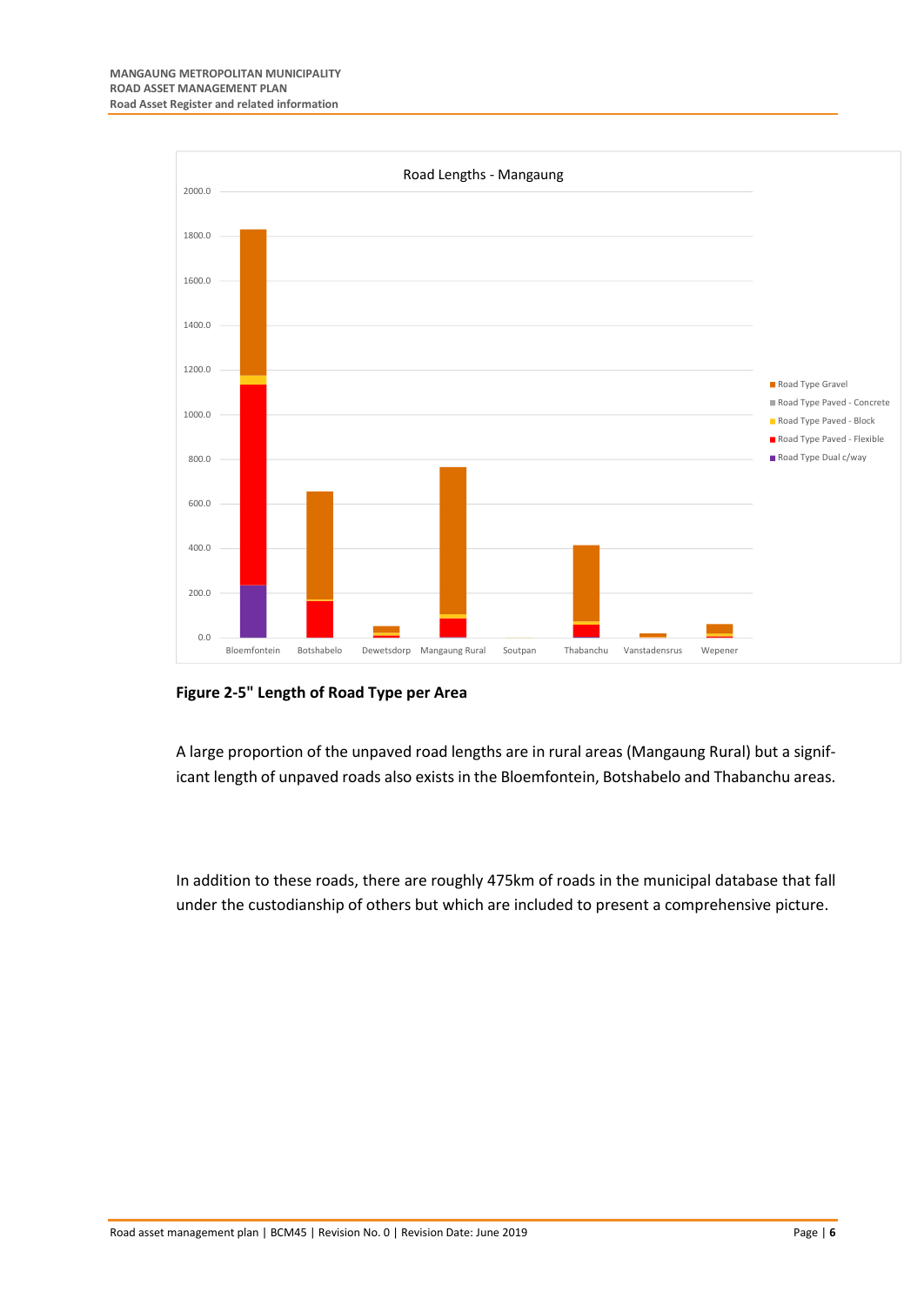## <span id="page-15-0"></span>**3. ROAD CONDITIONS**

## <span id="page-15-1"></span>**3.1 General Conditions**

Road conditions are described broadly in terms of the visual condition index (VCI) of the road. This index represents a weighted average of the condition based on all defects on flexible pavements. Similar indices are calculated for the other road types and the overall situation is presented in the table and figures below:

|                     |          | <b>Road General Condition (km)</b> |          |          |          |              |  |
|---------------------|----------|------------------------------------|----------|----------|----------|--------------|--|
| <b>Municipality</b> | 1 - Very |                                    |          |          | 5 - Very |              |  |
|                     | Good     | 2 - Good                           | 3 - Fair | 4 - Poor | Poor     | <b>Total</b> |  |
| Bloemfontein        | 133      | 386                                | 378      | 327      | 547      | 1770         |  |
| Botshabelo          | 102      | 60                                 | 32       | 112      | 341      | 646          |  |
| Dewetsdorp          | 3        | 6                                  |          |          | 24       | 43           |  |
| Mangaung Rural      | 16       | 34                                 | 70       | 169      | 470      | <b>758</b>   |  |
| Soutpan             |          |                                    |          |          | 9        | 15           |  |
| Thabanchu           | 35       | 25                                 | 94       | 88       | 161      | 403          |  |
| Vanstadensrus       |          |                                    |          | 4        | 11       | 18           |  |
| Wepener             |          |                                    | 3        |          | 34       | 48           |  |
| <b>Grand Total</b>  | 294      | 513                                | 584      | 716      | 1596     | 3702         |  |

#### <span id="page-15-2"></span>**Table 3-1: General road conditions per region**

This is shown graphically in the figure below to show proportions:

In general, around 60% (1596+716= 2312km) of the roads in Mangaung Metropolitan Municipality are in a poor or very poor condition with Wepener having the worst conditions and Bloemfontin the best.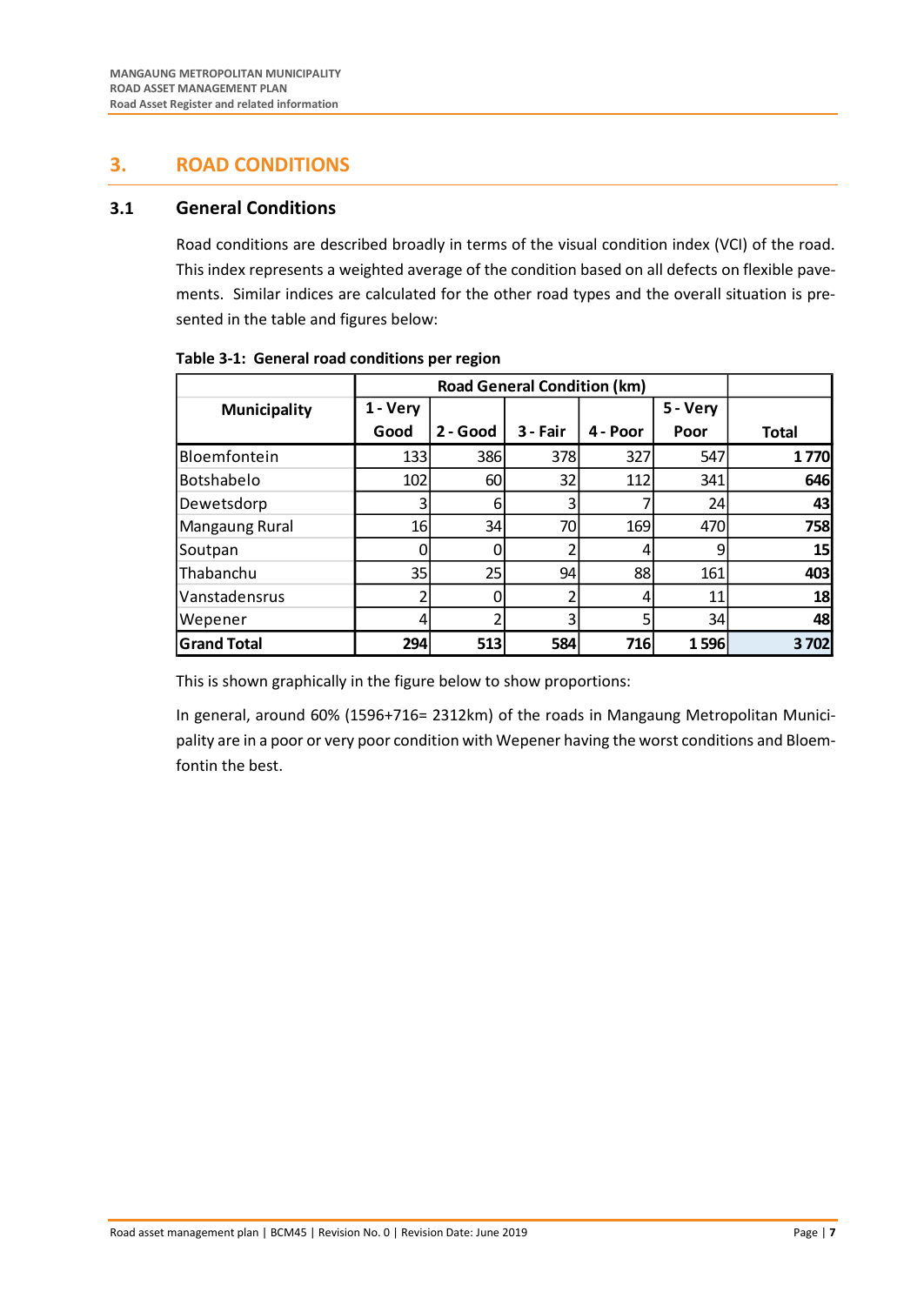

<span id="page-16-0"></span>



<span id="page-16-1"></span>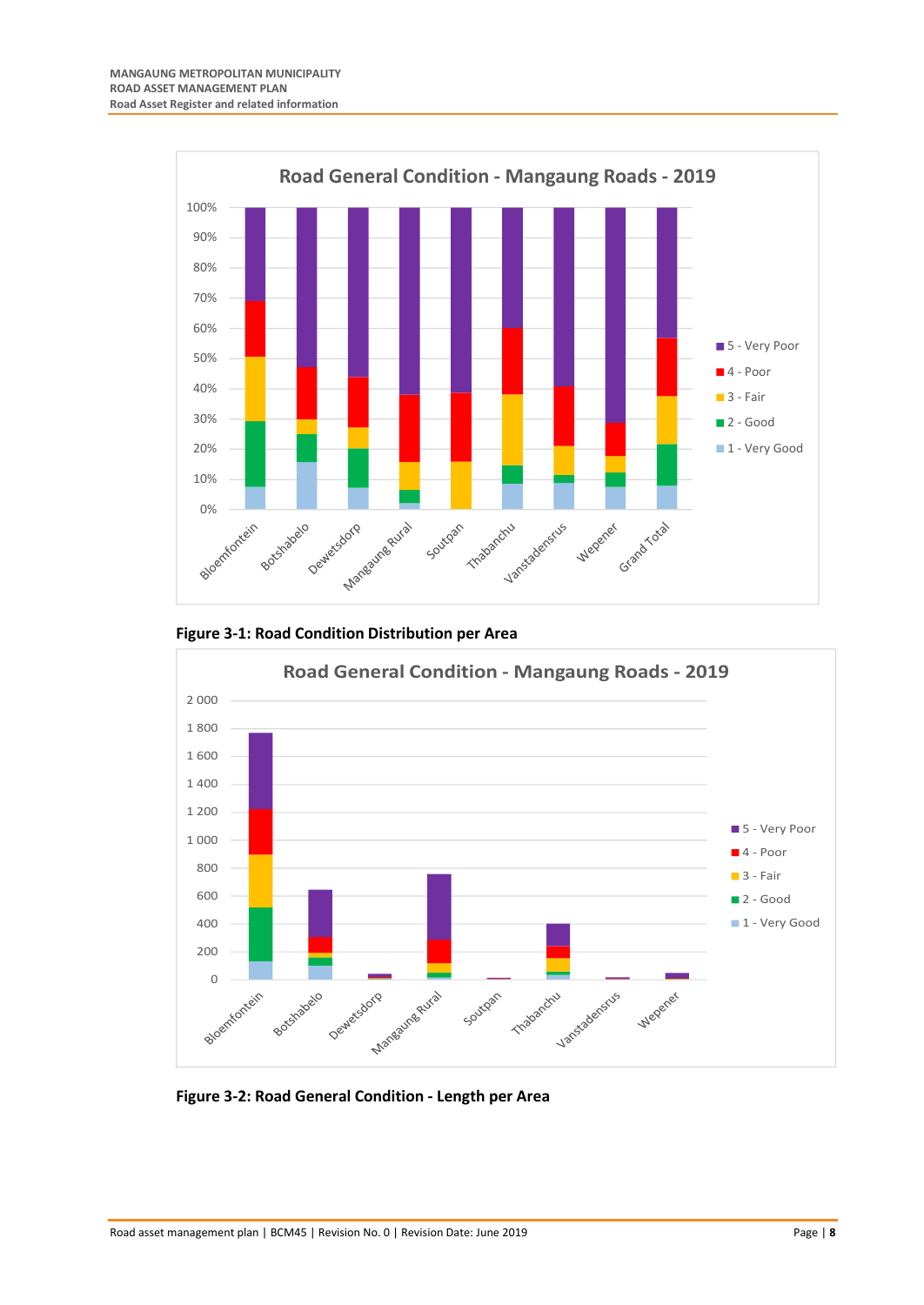## <span id="page-17-0"></span>**3.2 Component Conditions**

The distributions (per sqm) of Surfacing (SCI), Pavement (PCI) and Formation (FCI) Condition indices respectively are shown for the 7 towns in the tables and graphs below.

A very large proportion (90%) of all surfacings and in a poor condition, which occurs throughout the LM.

| <b>Municipality</b> | 1 - Very |          |          |               | 5 - Very  |              |
|---------------------|----------|----------|----------|---------------|-----------|--------------|
|                     | Good     | 2 - Good | 3 - Fair | 4 - Poor      | Poor      | <b>Total</b> |
| Bloemfontein        | 0        | 12 408   | 589 843  | 4 4 8 5 5 8 4 | 3726338   | 8 8 18 174   |
| Botshabelo          | 12 982   | 26755    | 185 820  | 949 144       | 6499      | 1 181 200    |
| Dewetsdorp          | 1445     | 6946     | 13838    | 34 976        | 49 210    | 106 415      |
| Mangaung Rural      | 14 550   | 11 2 13  | 89773    | 243 405       | 239 479   | 598 420      |
| Soutpan             | 0        | 0        |          |               | 0         | 0            |
| <b>Thabanchu</b>    | 0        | 0        | 57 182   | 371532        | 701       | 429 415      |
| Vanstadensrus       | 0        | 0        | 949      | 12 169        | 0         | 13 1 18      |
| Wepener             | 0        | 0        | 11047    | 49 5 91       | 1024      | 61 663       |
| <b>Grand Total</b>  | 28 977   | 57 323   | 948 452  | 6 150 401     | 4 023 252 | 11 208 405   |

#### <span id="page-17-1"></span>**Table 3-2: Surfacing Condition (Flex)**



<span id="page-17-2"></span>**Figure 3-3: Surfacing Conditions (Flexible Pavements)**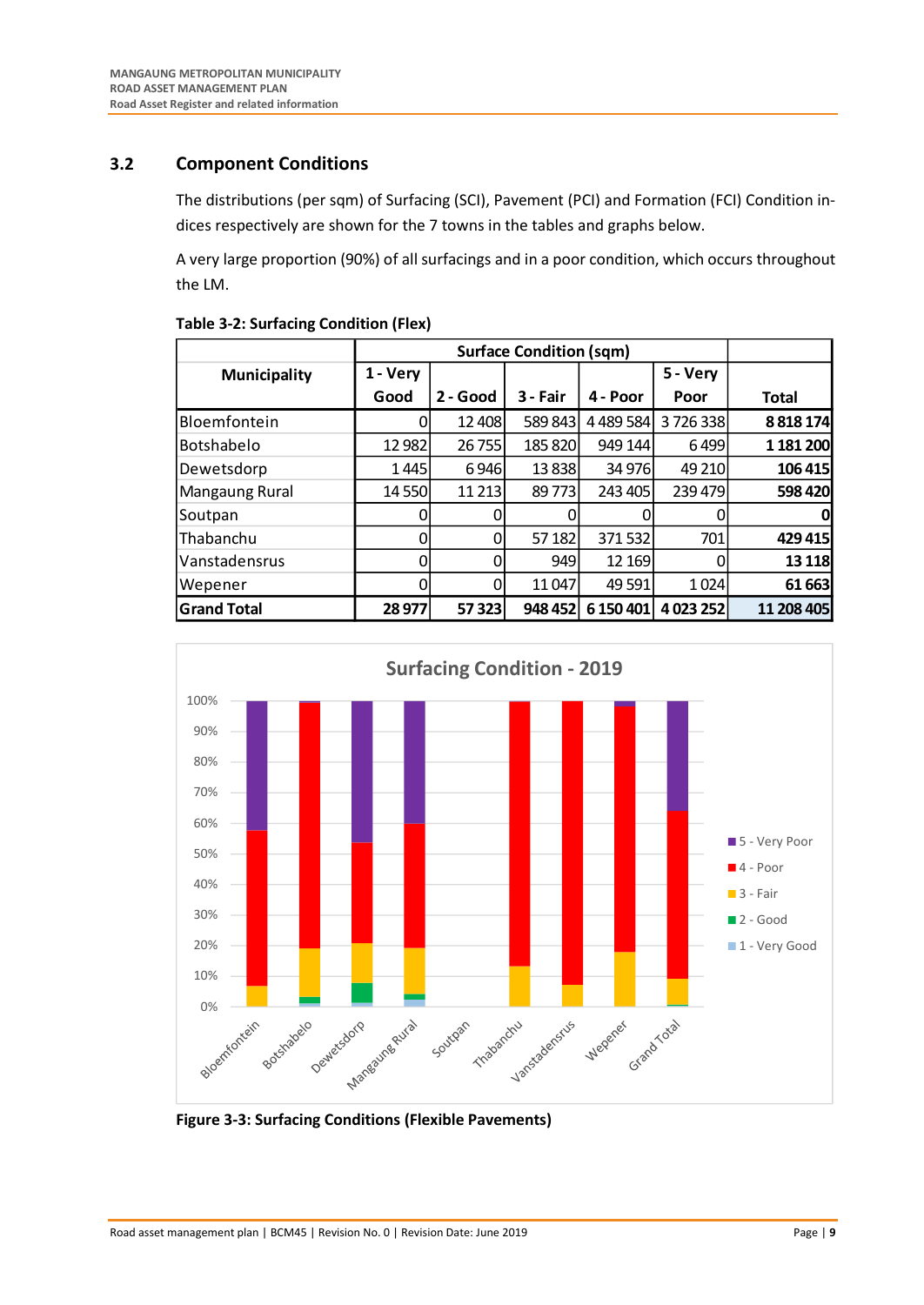The pavement conditions are generally better than the surfacings with roughly 50% in a poor condition.

| <b>Municipality</b> | 1 - Very |          |          |               | 5 - Very    |              |
|---------------------|----------|----------|----------|---------------|-------------|--------------|
|                     | Good     | 2 - Good | 3 - Fair | 4 - Poor      | Poor        | <b>Total</b> |
| Bloemfontein        | 10 699   | 264 653  | 3451687  | 1680932       | 3 580 525   | 8988496      |
| <b>Botshabelo</b>   | 14 2 15  | 166418   | 594 486  | 303 609       | 144 690     | 1 223 417    |
| Dewetsdorp          | 9609     | 44 259   | 59 260   | 25 067        | 29 5 25     | 167720       |
| Mangaung Rural      | 38 4 10  | 58 329   | 230 137  | 91 941        | 295 265     | 714 082      |
| Soutpan             | 0        | 1 3 7 5  | 611      | 5764          | 0           | 7750         |
| lThabanchu          | 10 269   | 86 594   | 313 551  | 96 047        | 5 6 72      | 512 133      |
| Vanstadensrus       | 402      | 8598     | 8807     | 8411          | 1562        | 27 779       |
| Wepener             | 7 1 24   | 36 374   | 45 502   | 50464         | 2 5 9 8     | 142 062      |
| <b>Grand Total</b>  | 90726    | 666 600  | 4704040  | 2 2 6 2 2 3 5 | 4 0 59 8 37 | 11 783 438   |

## <span id="page-18-0"></span>**Table 3-3: Pavement Condition**



<span id="page-18-1"></span>**Figure 3-4: Pavement Condition Distribution**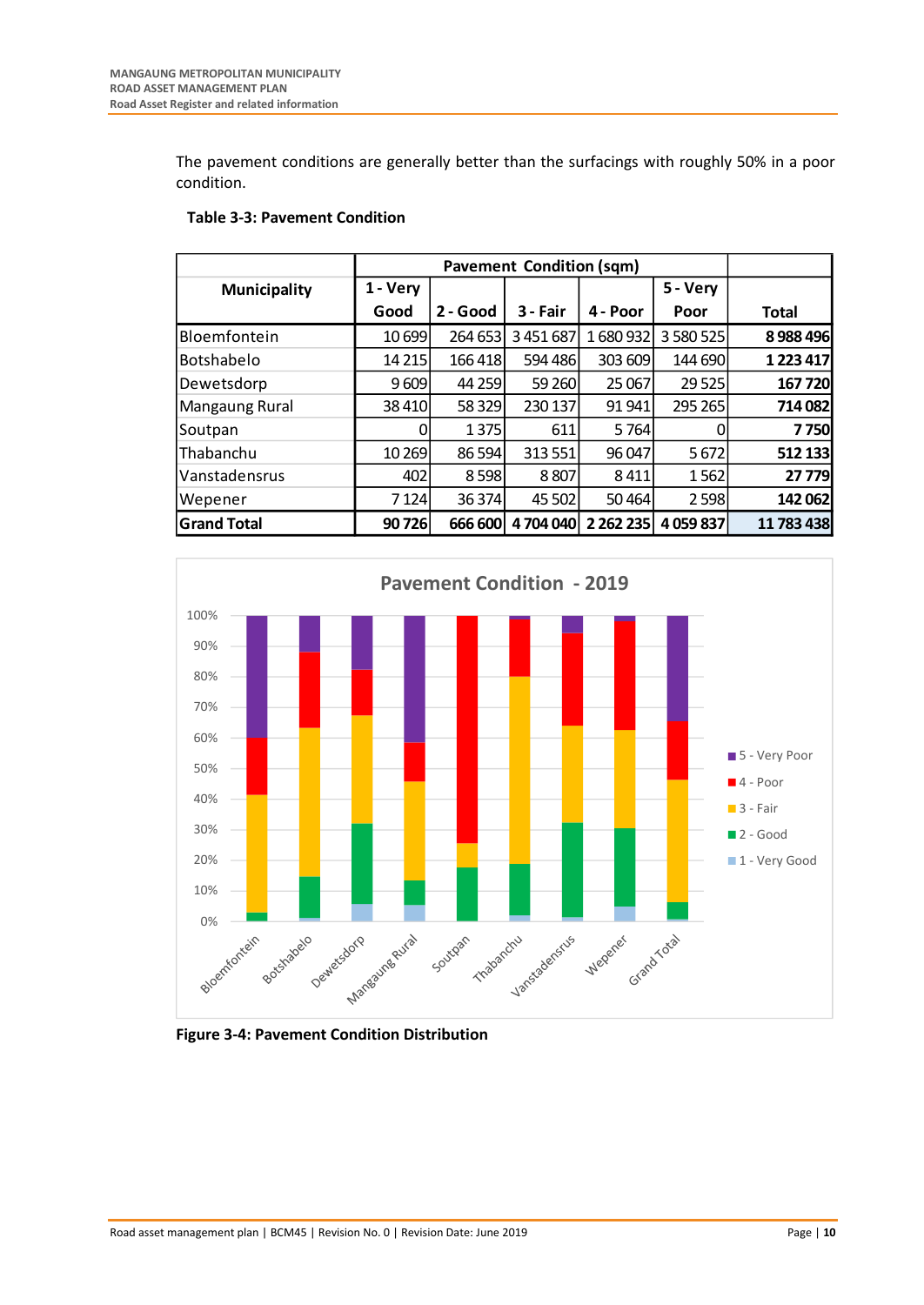The formation conditions are generally also poor although this is primarily represented by the unpaved roads.

| <b>Municipality</b> | 1 - Very |          |           |           | 5 - Very  |              |
|---------------------|----------|----------|-----------|-----------|-----------|--------------|
|                     | Good     | 2 - Good | 3 - Fair  | 4 - Poor  | Poor      | <b>Total</b> |
| Bloemfontein        | 766 708  | 845 676  | 5460051   | 3 292 480 | 2 605 264 | 12 970 179   |
| <b>Botshabelo</b>   | 309 197  | 441 146  | 595 164   | 506 563   | 1552333   | 3 404 403    |
| Dewetsdorp          | 63 154   | 50 918   | 38898     | 48 9 66   | 130 931   | 332 867      |
| Mangaung Rural      | 107838   | 61 4 20  | 641 961   | 818 317   | 1816176   | 3 445 712    |
| Soutpan             | 1 3 7 5  | 0        | 15 4 54   | 15 4 7 5  | 40 907    | 73 211       |
| lThabanchu          | 255 589  | 112 401  | 580 820   | 426 966   | 776935    | 2 152 711    |
| l Vanstadensrus     | 11 557   | 15716    | 8 2 7 6   | 16 1 19   | 53 4 14   | 105 083      |
| Wepener             | 49 5 18  | 52 657   | 46 290    | 29722     | 164 577   | 342763       |
| <b>Grand Total</b>  | 1564936  | 1579934  | 7 386 914 | 5 154 609 | 7 140 537 | 22 826 930   |

#### <span id="page-19-0"></span>**Table 3-4: Formation Condition**



<span id="page-19-1"></span>**Figure 3-5: Formation Condition: All Roads**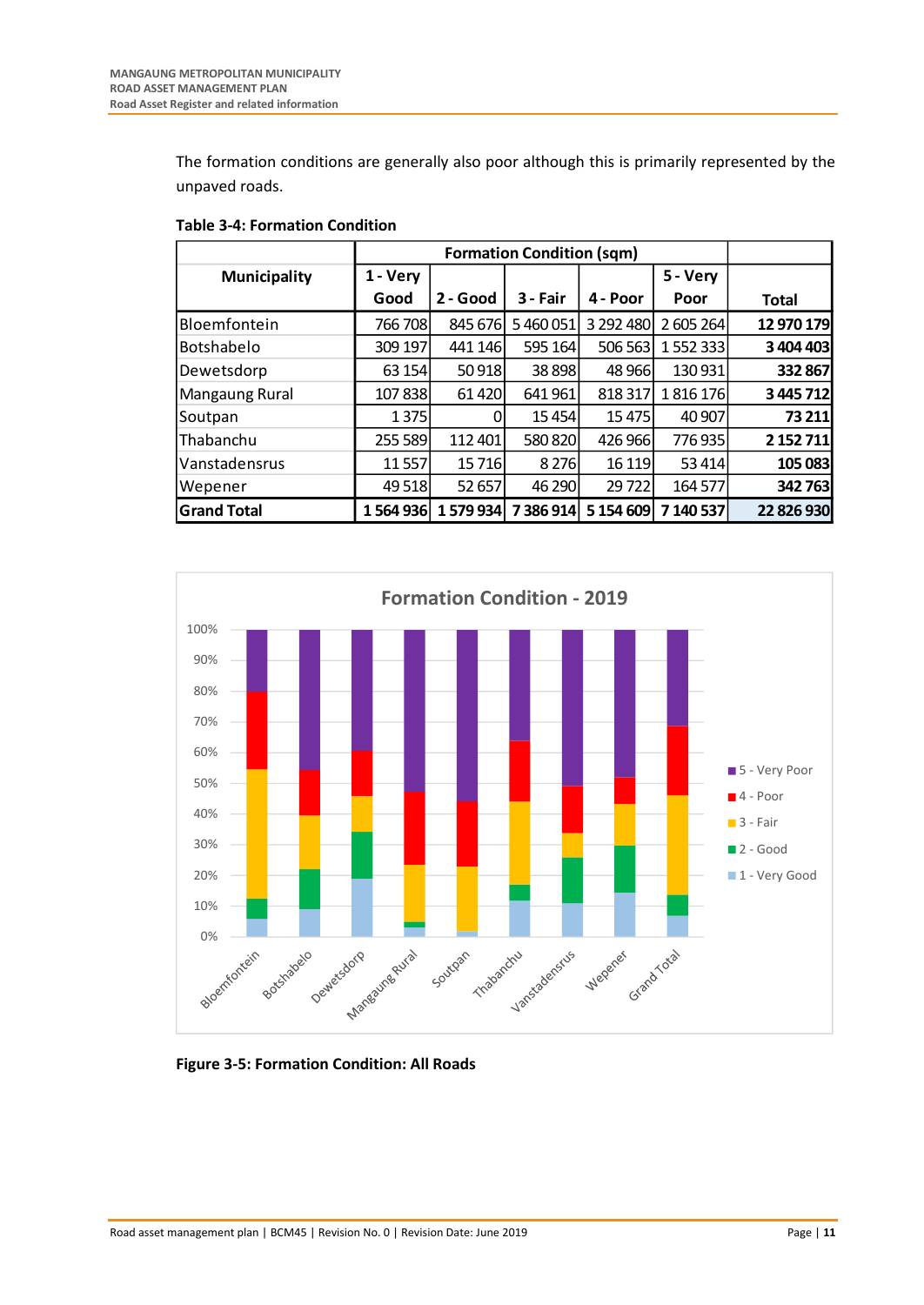When the unpaved roads are excluded the situation is as shown below with only 20% of all paved roads having formations in a poor condition:

|                     |          | <b>Formation Condition (sqm)</b> |          |               |          |            |  |
|---------------------|----------|----------------------------------|----------|---------------|----------|------------|--|
| <b>Municipality</b> | 1 - Very |                                  |          |               | 5 - Very |            |  |
|                     | Good     | 2 - Good                         | 3 - Fair | 4 - Poor      | Poor     | Total      |  |
| Bloemfontein        | 766 708  | 845 676                          | 4930937  | 2 395 530     | 52 439   | 8991291    |  |
| Botshabelo          | 309 197  | 441 146                          | 467898   | 1570          | 3607     | 1 223 417  |  |
| Dewetsdorp          | 63 154   | 50 918                           | 37442    | 13 850        | 2637     | 168 001    |  |
| Mangaung Rural      | 107838   | 57 161                           | 411 658  | 110 062       | 31 144   | 717863     |  |
| Soutpan             | 1 3 7 5  | 0                                | 6375     |               | 0        | 7750       |  |
| Thabanchu           | 255 589  | 112 401                          | 143 666  | 701           | 0        | 512 358    |  |
| Vanstadensrus       | 11 557   | 15716                            | 506      |               | 0        | 27 779     |  |
| Wepener             | 49 5 18  | 52 657                           | 38 347   |               | 2 1 6 8  | 142 690    |  |
| <b>Grand Total</b>  | 1564936  | 1575675                          | 6036829  | 2 5 2 1 7 1 3 | 91 995   | 11 791 148 |  |

<span id="page-20-0"></span>**Table 3-5: Formation Condition - Excluding Unpaved**



<span id="page-20-1"></span>**Figure 3-6: Formation Condition Distribution Excluding Unpaved Roads**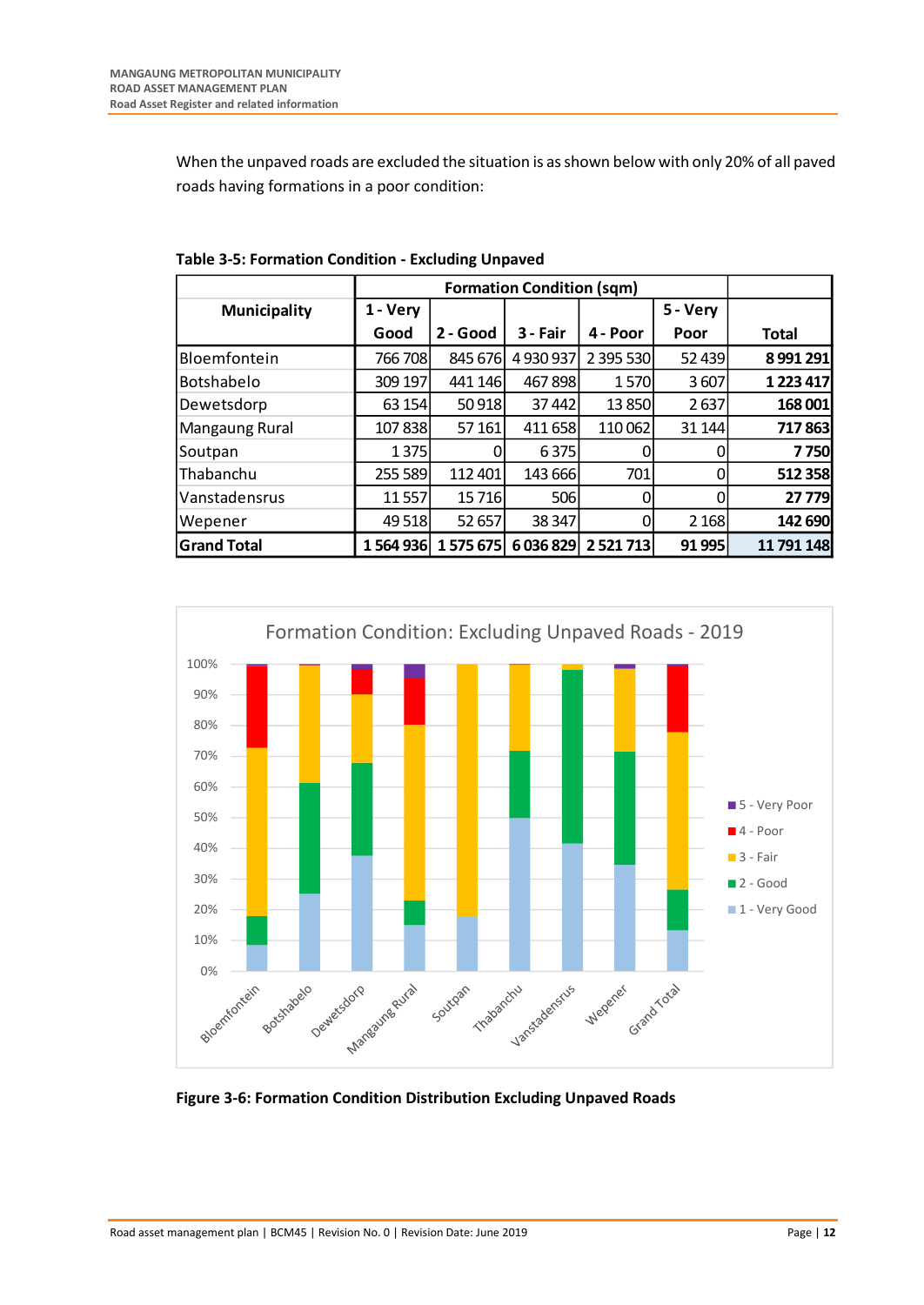## <span id="page-21-0"></span>**3.3 Modes of Failure**

The mode of failure of most of the flexible pavements involves surface ageing and cracking with associated moisture ingress, followed by deformation and potholing of the pavement.

As most of the distress appears to be associated with water ingress through old surfacings, this distress development can be arrested through surface rejuvenation and resealing.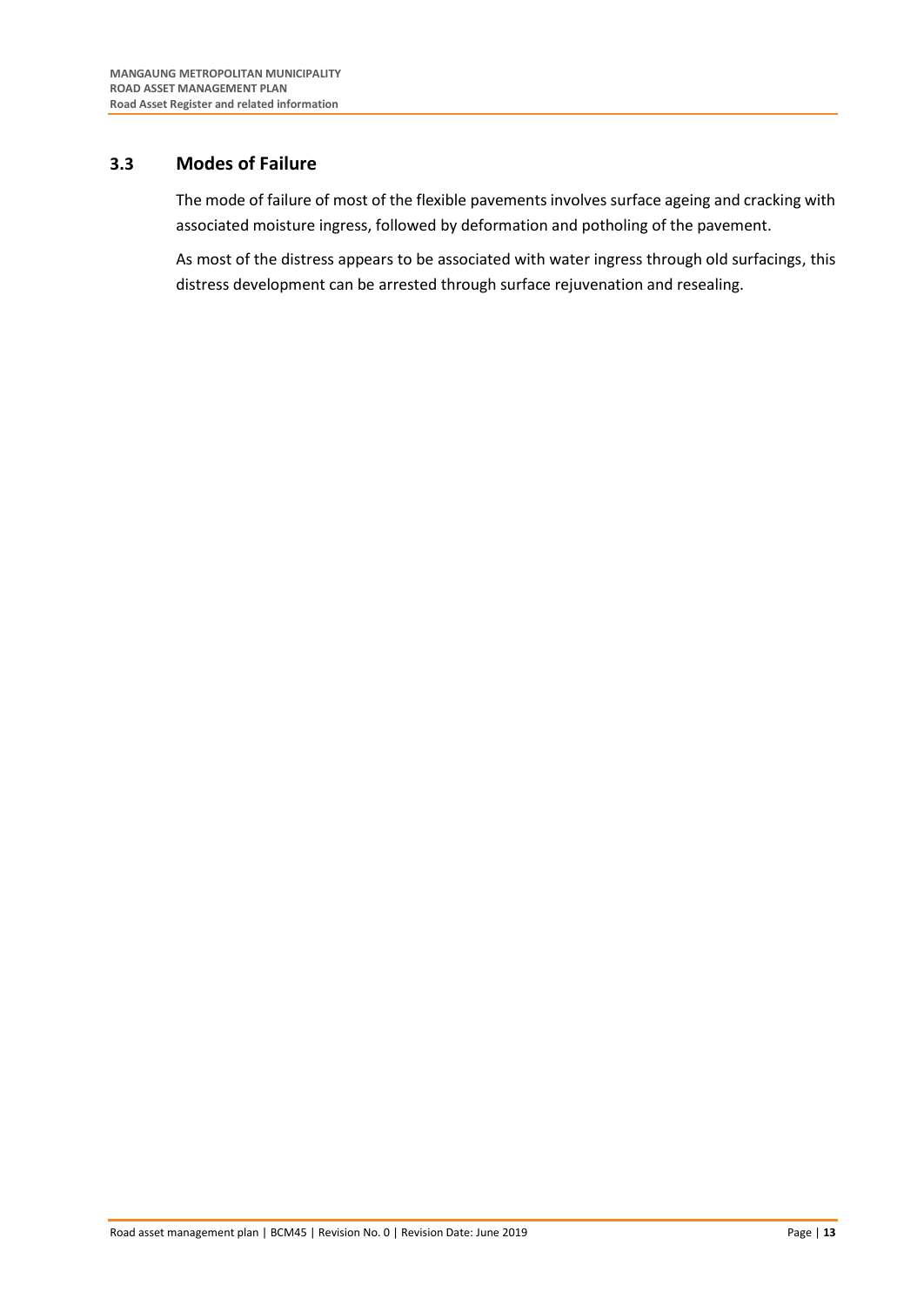## <span id="page-22-0"></span>**4. ASSET VALUES**

## <span id="page-22-1"></span>**4.1 Unit Costs**

The following table shows the unit cost used to calculate Current Replacement Cost (CRC) of the road network.

| <b>Row Labels</b>       | costcode desc<br>$\overline{\phantom{a}}$                          |          | Average of unit rate Average of current allinrate |
|-------------------------|--------------------------------------------------------------------|----------|---------------------------------------------------|
| <b>■ Road Formation</b> |                                                                    | R 122.64 | R 181.31                                          |
| ■906                    | Formation for Earth Road - Low Standard 60kph                      | R 50.00  | R 75.18                                           |
| $\boxminus$ 872         | Formation for Gravel Road Incl wearing course - Low Standard 80kph | R 100.00 | R 150.36                                          |
| ■387                    | Formation for Paved Road - Low Standard                            | R 150.00 | R 225.54                                          |
| ■389                    | Formation for Paved Road - Medium standard                         | R 132.64 | R 167.45                                          |
| ■1500                   | Formation for paved and dual roads in flat terrain                 | R 200.00 | R 252.50                                          |
| $\boxminus$ 1501        | Formation for paved and dual roads in rolling terrain              | R 250.00 | R 315.62                                          |
| <b>ERoad Kerb</b>       |                                                                    | R 584.21 | R 878.44                                          |
| ■390                    | Kerbs - all Types                                                  | R 584.21 | R 878.44                                          |
| <b>E</b> Road Pavement  |                                                                    | R 230.08 | R 331.30                                          |
| ■660                    | Block Paving Full Interlock - Herringbone                          | R 217.58 | R 308.64                                          |
| $\Xi$ 671               | Block Paving Full Interlock - Other Pattern                        | R 217.58 | R 308.64                                          |
| □ 691                   | Block paving No interlock - Other pattern                          | R 217.58 | R 308.64                                          |
| ■699                    | Block paving partial interlock - Other pattern                     | R 180.64 | R 256.24                                          |
| ■700                    | Block Paving Full Interlock - Basket Weave                         | R 217.58 | R 308.64                                          |
| ■701                    | Block Paving Full Interlock - Stretcherbond                        | R 180.64 | R 256.24                                          |
| ■393                    | Granular Pavement - base & Subbase (<= 300mm), ES1                 | R 213.94 | R 321.69                                          |
| $\boxplus$ 1502         | Granular Pavement - base & Subbase (<=450mm), ES3                  | R 300.00 | R 378.74                                          |
| ■1503                   | Granular Pavement - base & Subbase (<=600mm), ES10                 | R400.00  | R 504.99                                          |
| □1505                   | Thin concrete pavement ca. 100mm thick                             | R 250.00 | R 315.62                                          |
| <b>E</b> Road Sidewalk  |                                                                    | R 250.00 | R 315.62                                          |
| ■1504                   | Paved Sidewalk                                                     | R 250.00 | R 315.62                                          |
| <b>E</b> Road Surfacing |                                                                    | R 86.10  | R 128.02                                          |
| ■396                    | Singe Seal (aggregate size unknown)                                | R 50.00  | R 75.18                                           |
| ■395                    | Double seal (aggregate size unknown)                               | R 86.07  | R 129.42                                          |
| ■703                    | 13mm & slurry (Thin Cape Seal)                                     | R 86.99  | R 123.40                                          |
| ■394                    | Asphalt                                                            | R 105.63 | R 158.83                                          |
| <b>Grand Total</b>      |                                                                    | R 216.45 | R 319.56                                          |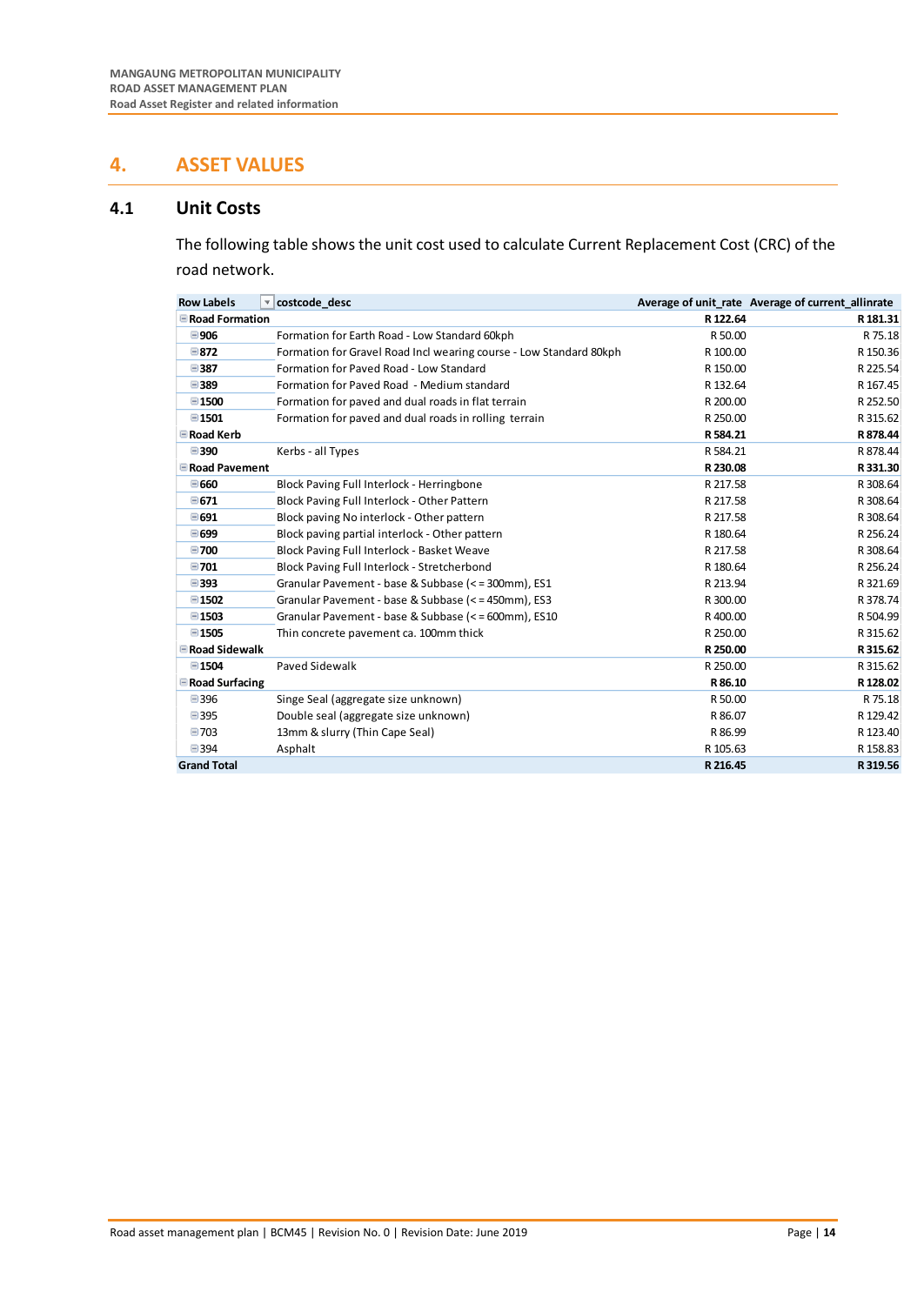## <span id="page-23-0"></span>**4.2 Asset Current Replacement Costs**

Based on the above rates the table below shows the CRC of the roads in the road network.

|                     |                  | Road Current Replacement Cost (CRC R1000s) |                  |              |  |  |  |
|---------------------|------------------|--------------------------------------------|------------------|--------------|--|--|--|
| <b>Municipality</b> | <b>Formation</b> | Pavement                                   | <b>Surfacing</b> | <b>Total</b> |  |  |  |
| Bloemfontein        | R 1798 192       | R 2 204 902                                | R 791 972        | R 4 795 065  |  |  |  |
| Botshabelo          | R 411 159        | R 276 374                                  | R 102 751        | R 790 285    |  |  |  |
| Dewetsdorp          | R41687           | R 36 091                                   | R 7 900          | R 85 678     |  |  |  |
| Mangaung Rural      | R 384 997        | R 156 205                                  | R 50 447         | R 591 649    |  |  |  |
| Soutpan             | R4913            | R 1664                                     | R <sub>0</sub>   | R6577        |  |  |  |
| Thabanchu           | R 242 962        | R 116 671                                  | R 36 187         | R 395 820    |  |  |  |
| Vanstadensrus       | R 11 897         | R 5 996                                    | R 1 1 2 9        | R 19 023     |  |  |  |
| Wepener             | R 41 658         | R 31 206                                   | R 5454           | R 78 318     |  |  |  |
| <b>Grand Total</b>  | R 2 937 465      | R 2 829 109                                | R 995 841        | R 6 762 414  |  |  |  |

<span id="page-23-1"></span>**Table 4-1: Roads - Current Replacement Cost - 2012 Rates**

Using straight line depreciation, based on the deduct-value condition indices, provides an indication of the depreciated replacement cost (DRC) of the road network:

|                     | <b>Road Depreciated Replacement Cost (DRC R1000s)</b> |             |                  |             |
|---------------------|-------------------------------------------------------|-------------|------------------|-------------|
| <b>Municipality</b> | <b>Formation</b>                                      | Pavement    | <b>Surfacing</b> | Total       |
| Bloemfontein        | R 910 909                                             | R 832 549   | R 223 574        | R 1967032   |
| Botshabelo          | R 190 655                                             | R 154 049   | R 48725          | R 393 429   |
| Dewetsdorp          | R 21 981                                              | R 20 127    | R 3 002          | R 45 110    |
| Mangaung Rural      | R 133 609                                             | R 66 127    | R 19 001         | R 218 736   |
| Soutpan             | R 1804                                                | R 923       | R O              | R 2726      |
| Thabanchu           | R 115 067                                             | R 72 712    | R 16 346         | R 204 126   |
| Vanstadensrus       | R 5 102                                               | R 3 481     | R480             | R9062       |
| Wepener             | R 20 091                                              | R 17 960    | R 2 374          | R 40 426    |
| <b>Grand Total</b>  | R 1 399 217                                           | R 1 167 928 | R 313 503        | R 2 880 647 |

### <span id="page-23-2"></span>**Table 4-2: Depreciated Replacement Cost (2012 Rates)**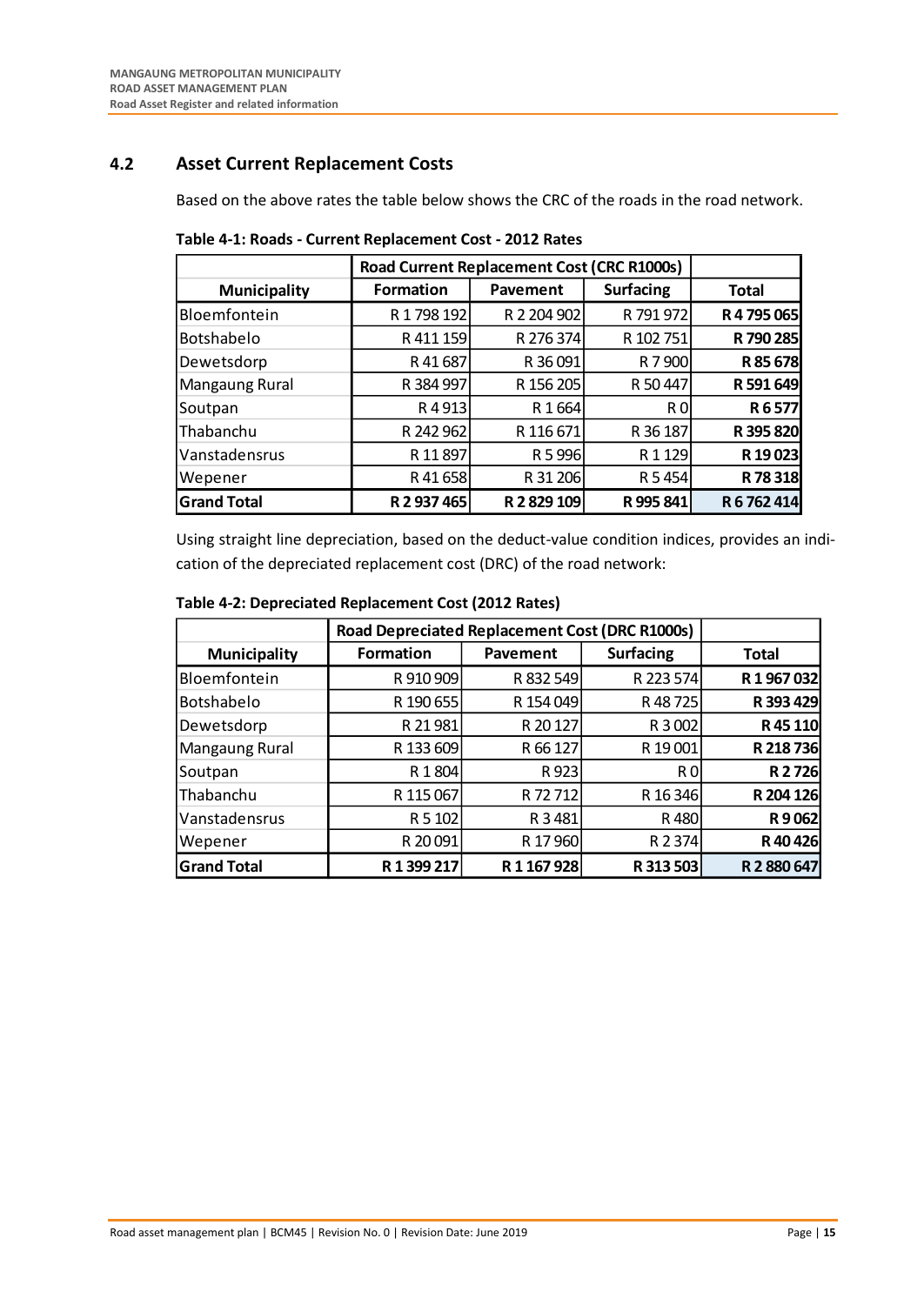This results in the following Ratios of DRC/CRC that can be used to calculate remaining life.

|                     | <b>Road DRC/ CRC Ratio</b> |          |                  |       |
|---------------------|----------------------------|----------|------------------|-------|
| <b>Municipality</b> | <b>Formation</b>           | Pavement | <b>Surfacing</b> | Asset |
| Bloemfontein        | 0.51                       | 0.38     | 0.28             | 0.41  |
| Botshabelo          | 0.46                       | 0.56     | 0.47             | 0.50  |
| Dewetsdorp          | 0.53                       | 0.56     | 0.38             | 0.53  |
| Mangaung Rural      | 0.35                       | 0.42     | 0.38             | 0.37  |
| Soutpan             | 0.37                       | 0.55     |                  | 0.41  |
| Thabanchu           | 0.47                       | 0.62     | 0.45             | 0.52  |
| Vanstadensrus       | 0.43                       | 0.58     | 0.42             | 0.48  |
| Wepener             | 0.48                       | 0.58     | 0.44             | 0.52  |
| Average             | 0.48                       | 0.41     | 0.31             | 0.43  |

## <span id="page-24-0"></span>**Table 4-3: DRC/CRC Ratios**

The surfacings generally have remaining lives of around 30% and need attention.

The pavement remaining lives are generally around 40% and if the surfacings are resurfaced or rejuvenated these will improve significantly. The paved road formations generally have adequate remaining lives but the unpaved roads generally need attention.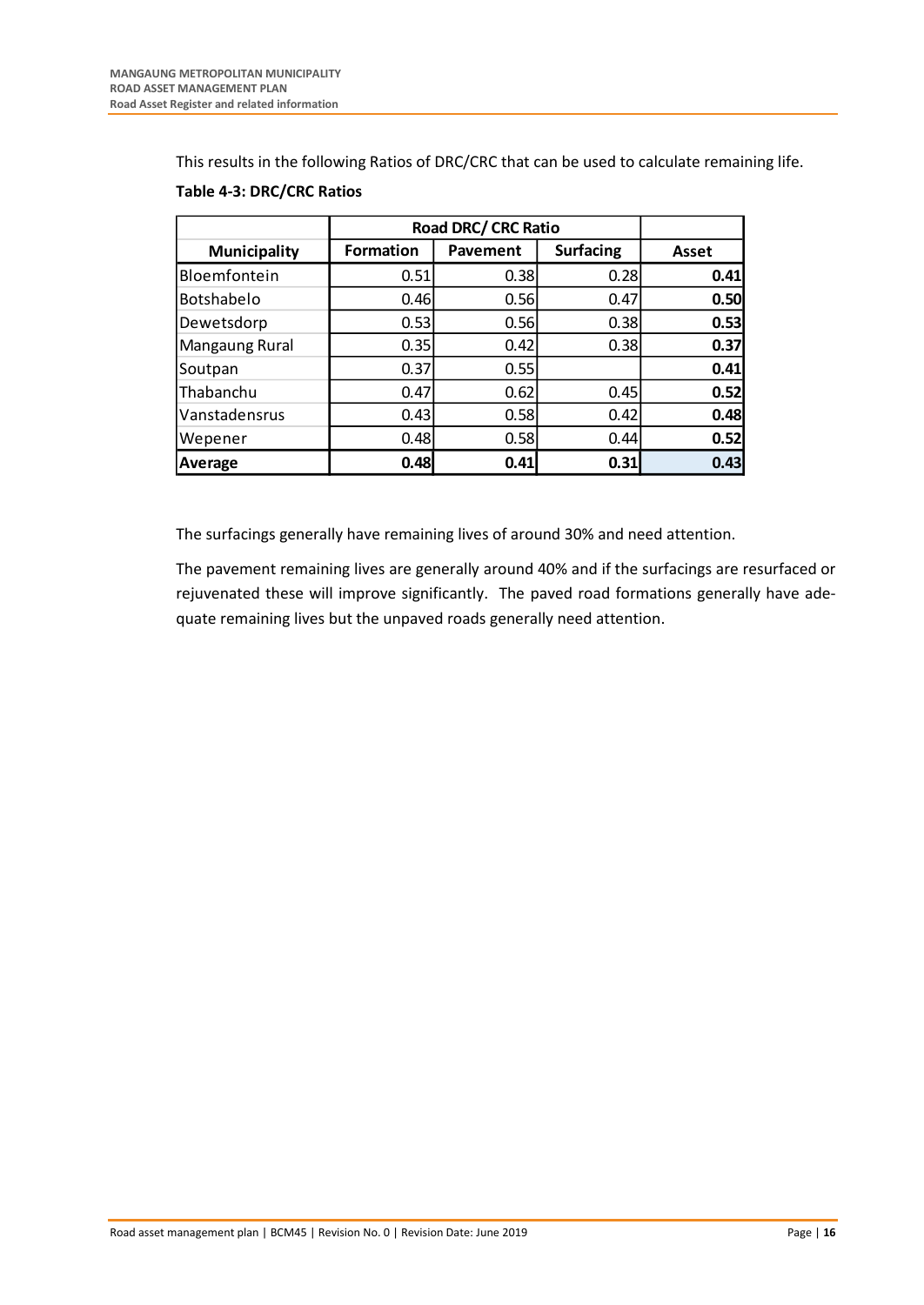## <span id="page-25-0"></span>**5. ROAD NEEDS**

## <span id="page-25-1"></span>**5.1 Maintenance Based on Asset Value**

The total asset replacement cost of roads in the Municipality is some R 6.8 Billion. At an asset maintenance tempo of 2.5% per year the road maintenance budgets should be of the order of R170 million per year. This is broken down per area in the following table:

| <b>Annual Need as</b><br>percentage of CRC | 2.50%     |
|--------------------------------------------|-----------|
| Bloemfontein                               | R 119 877 |
| Botshabelo                                 | R 19757   |
| Dewetsdorp                                 | R 2 142   |
| Mangaung Rural                             | R 14 791  |
| Soutpan                                    | R 164     |
| Thabanchu                                  | R9896     |
| Vanstadensrus                              | R476      |
| Wepener                                    | R1958     |
| <b>Grand Total</b>                         | R 169 060 |

## <span id="page-25-2"></span>**5.2 Periodic Maintenance Need**

Assuming that paved roads with bituminous surfacings needs to be resurfaced every 10 years gives a resurfacing need of around 1 120 000 sqm per year and at an average cost of R100 /sqm this amounts to some **R112m per year**. This can be compared to the 10 173 653 sqm (90%) of surfacing currently in a poor or very poor condition which will cost some 10 times the above "need" amount to repair.

#### <span id="page-25-3"></span>**Table 5-1: Resurfacing Need per Area**

| <b>Municipality</b> | <b>Total Surface</b><br>Area | Resurfacing<br><b>Need Per</b><br>Annum<br>(Rmillions)<br>R <sub>10</sub> |
|---------------------|------------------------------|---------------------------------------------------------------------------|
| Bloemfontein        | 8818174                      | R 88.2                                                                    |
| Botshabelo          | 1 181 200                    | R 11.8                                                                    |
| Dewetsdorp          | 106 415                      | R 1.1                                                                     |
| Mangaung Rural      | 598 420                      | R 6.0                                                                     |
| Soutpan             | Π                            | R 0.0                                                                     |
| l Thabanchu         | 429 415                      | R 4.3                                                                     |
| Vanstadensrus       | 13 1 18                      | R 0.1                                                                     |
| Wepener             | 61 663                       | R 0.6                                                                     |
| <b>Grand Total</b>  | 11 208 405                   | R 112.1                                                                   |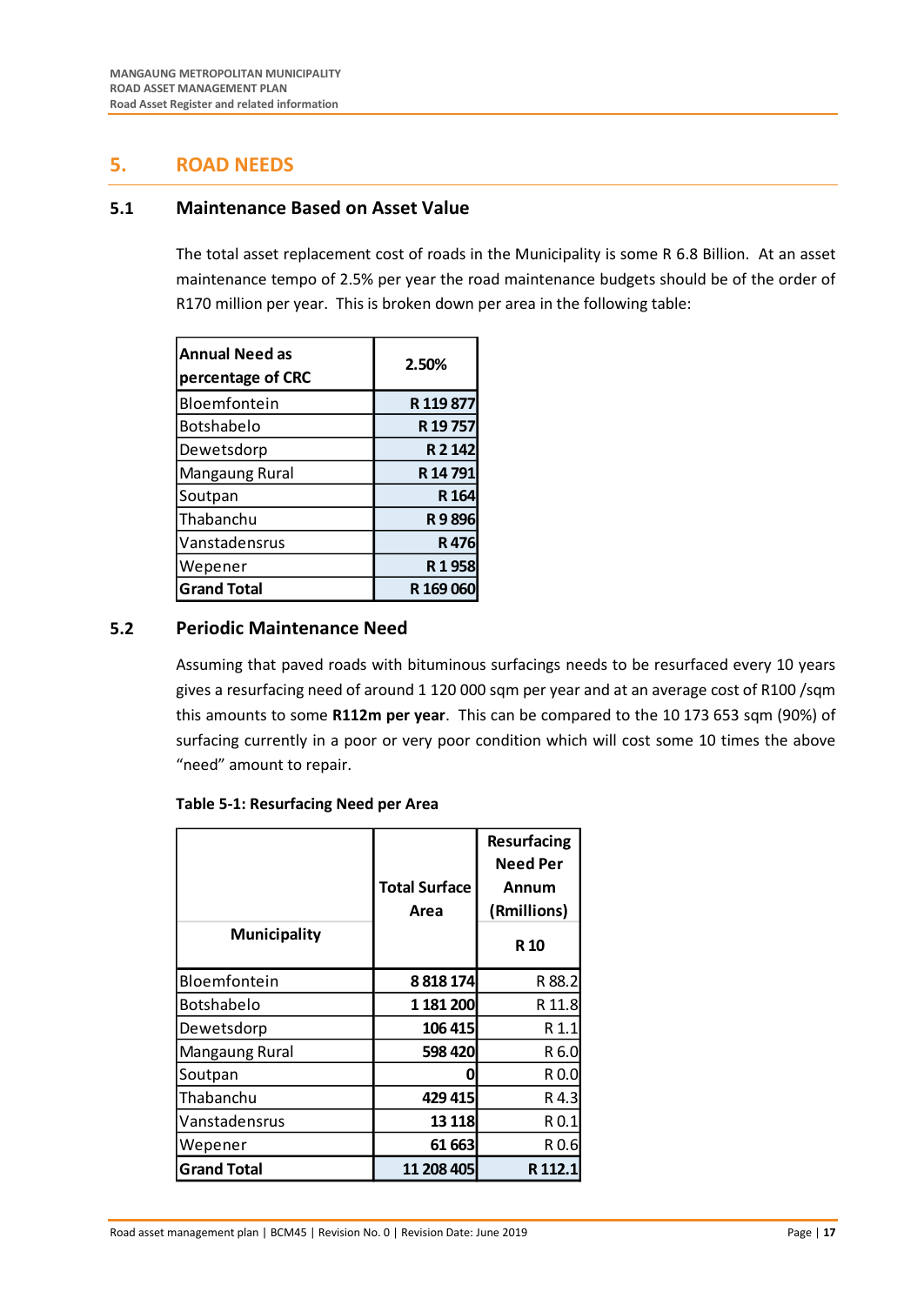The difference between the "Need Area" of 1 1 million sq m and the area of 10 million sq m in a poor and very poor condition (based on SCI) represents the backlog in respect of re-surfacing. This amounts to some 9 million sq metres or 80% of the total road surface area in the Metro. This backlog amount for resurfacing these streets is around R900 million which substantially exceeds the total annual maintenance "need" of R170 million based on asset value.

This is shown for each of the areas in the table below.

|                     |             | <b>Surface Condition (sqm)</b> | <b>Need Area</b> | Poor      |                                 |
|---------------------|-------------|--------------------------------|------------------|-----------|---------------------------------|
| <b>Municipality</b> | 4 - Poor    | 5 - Very Poor                  | Total            | 10%       | Condition /<br><b>Need Area</b> |
| Bloemfontein        | 4 4 89 5 84 | 3726338                        | 8 2 15 9 22      | 881 817   | 9.3                             |
| Botshabelo          | 949 144     | 6499                           | 955 643          | 118 120   | 8.1                             |
| Dewetsdorp          | 34 976      | 49 210                         | 84 185           | 10 642    | 7.9                             |
| Mangaung Rural      | 243 405     | 239 479                        | 482 884          | 59 842    | 8.1                             |
| Soutpan             |             |                                |                  |           |                                 |
| Thabanchu           | 371532      | 701                            | 372 233          | 42 941    | 8.7                             |
| Vanstadensrus       | 12 169      |                                | 12 169           | 1312      | 9.3                             |
| Wepener             | 49 5 91     | 1024                           | 50 616           | 6 1 6 6   | 8.2                             |
| <b>Grand Total</b>  | 6 150 401   | 4 023 252                      | 10 173 653       | 1 120 840 | 9.1                             |

<span id="page-26-0"></span>**Table 5-2: Surfacing area in a poor condition per area versus "Need Area"**

Therefore, a carefully considered strategy needs to be developed to maintain the paved road network within budget constraints.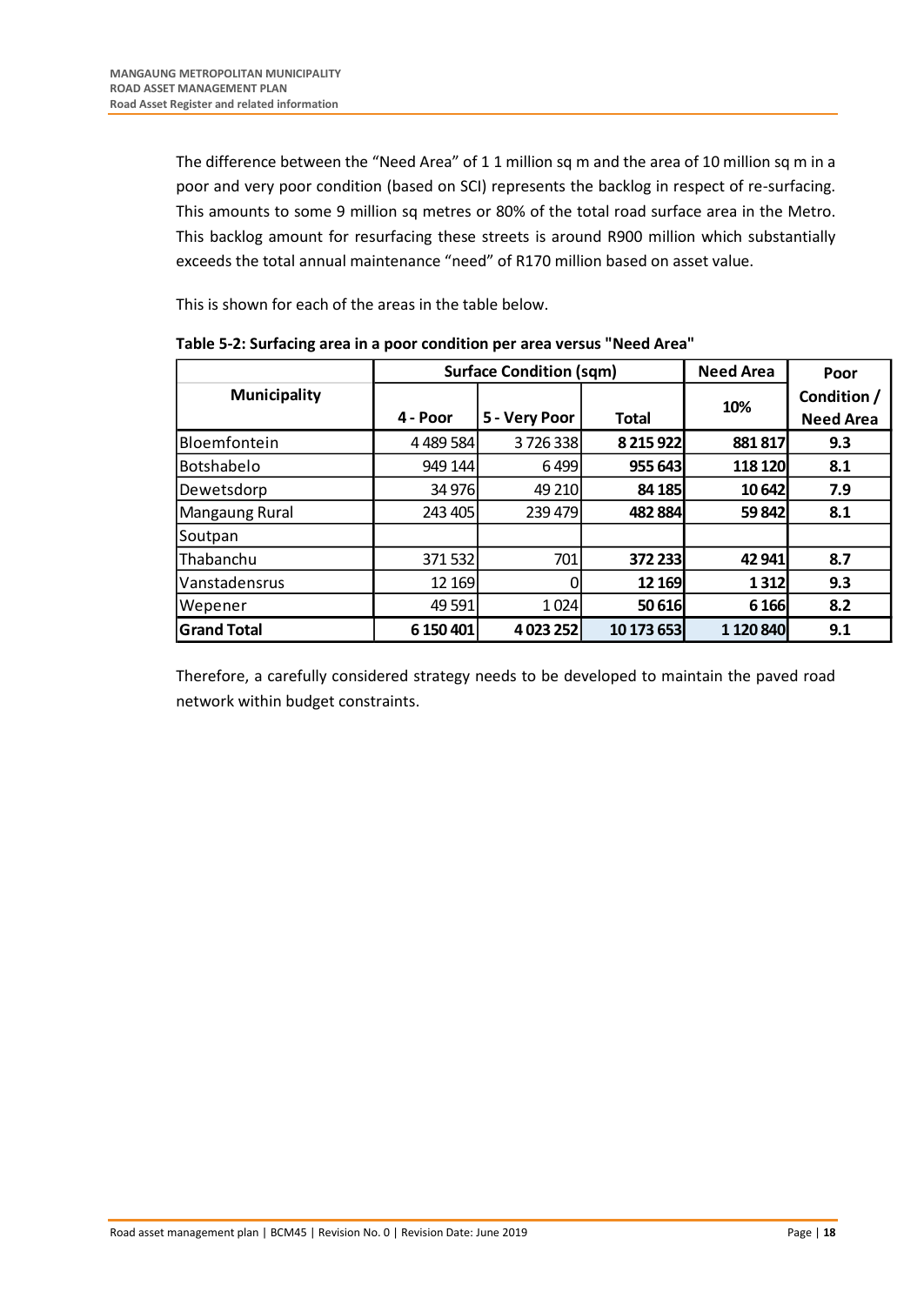## <span id="page-27-0"></span>**5.3 Rehabilitation Backlog**

The paved roads in a very poor condition (4 059 837 sqm) can be regarded as a rehabilitation backlog need.

Assuming a unit rate of R300/sqm this gives a rehabilitation backlog of some R1.2 Bn. This is shown per area in the table below:

| <b>Municipality</b> | Pavement<br><b>Area in Very</b><br>Poor<br>Condition | <b>Rehab Rate</b><br>(R/sqm) | Amount (R<br>Millions) |
|---------------------|------------------------------------------------------|------------------------------|------------------------|
| Bloemfontein        | 3 580 525                                            | R 294                        | R1052.7                |
| <b>Botshabelo</b>   | 144 690                                              | R 295                        | R42.7                  |
| Dewetsdorp          | 29 5 25                                              | R 296                        | R 8.7                  |
| Mangaung Rural      | 295 265                                              | R 297                        | R 87.7                 |
| Soutpan             |                                                      | R 298                        | <b>R0.0</b>            |
| Thabanchu           | 5672                                                 | R 299                        | R 1.7                  |
| Vanstadensrus       | 1562                                                 | R 300                        | <b>R0.5</b>            |
| Wepener             | 2598                                                 | R 300                        | <b>R0.8</b>            |
| <b>Grand Total</b>  | 4059837                                              | <b>R300</b>                  | R1218.0                |

## <span id="page-27-1"></span>**Table 5-3: Rehabilitation Backlog per Area**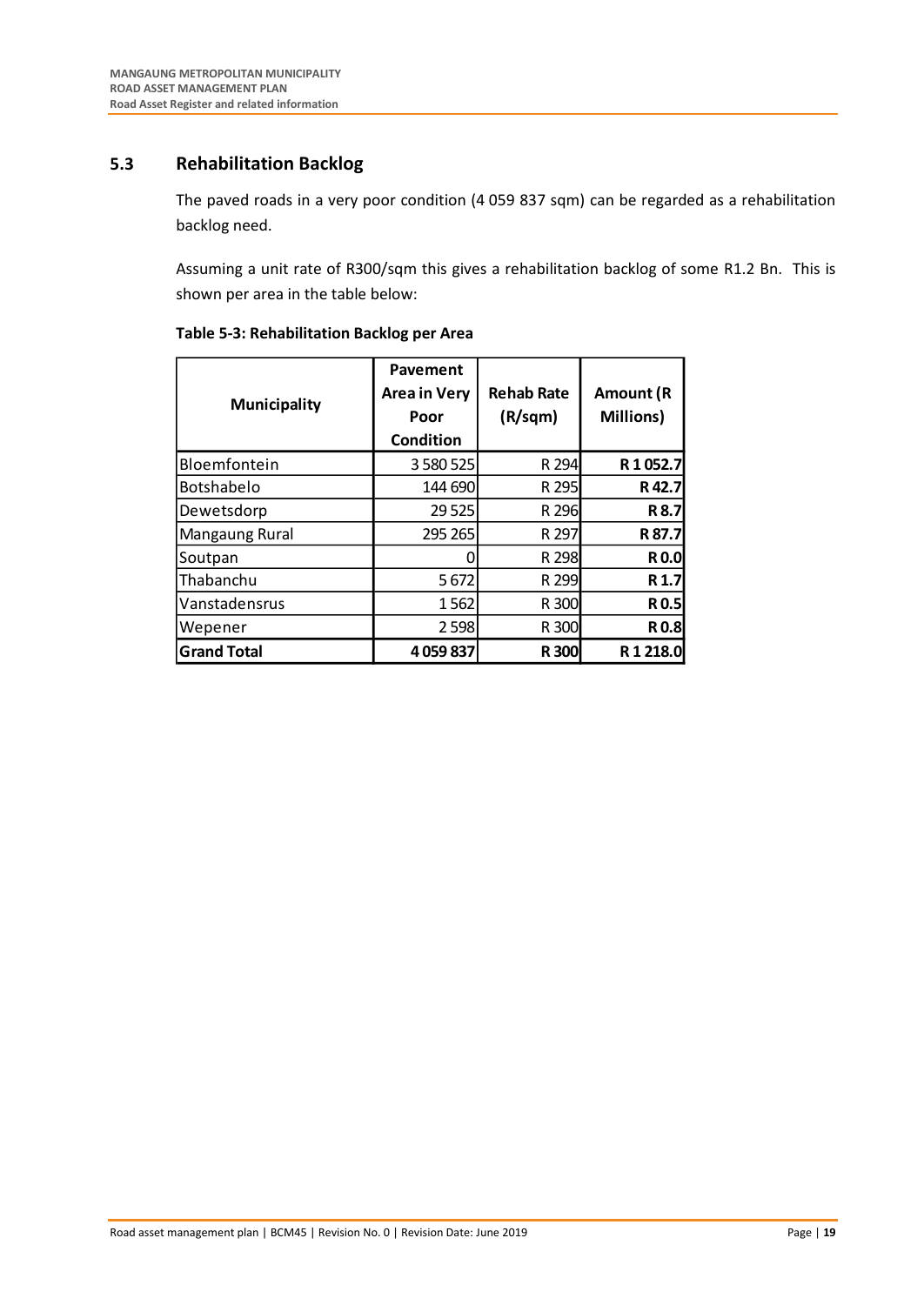## <span id="page-28-0"></span>**5.4 Gravel Road Upgrading Need**

There are many kilometres of unpaved road in the Municipality. Some of these are rural roads while others are roads within townships. The set of unpaved roads that should be upgraded to paved roads over time needs to be identified from the 2200 km of unpaved roads in the Municipality and a programme developed to upgrade these roads where required.

The annual upgrading need if all the unpaved roads are attended to over 10 years amounts to some R891 million.

| <b>Municipality</b> | <b>Gravel Road</b><br>kms | <b>Annual km</b><br>upgraded<br>assuming all<br>over 10 years | <b>Upgrade Rate</b><br>(R<br>Million/km) | Amount (R<br><b>Millions)</b> |
|---------------------|---------------------------|---------------------------------------------------------------|------------------------------------------|-------------------------------|
| Bloemfontein        | 655                       | 65.5                                                          | R4                                       | R 262                         |
| Botshabelo          | 484                       | 48.4                                                          | R 4                                      | R 193                         |
| Dewetsdorp          | 31                        | 3.1                                                           | R 4                                      | R <sub>12</sub>               |
| Mangaung Rural      | 658                       | 65.8                                                          | R 4                                      | R 263                         |
| Soutpan             | 0                         | 0.0                                                           | R4                                       | R <sub>0</sub>                |
| Thabanchu           | 343                       | 34.3                                                          | R 4                                      | R <sub>137</sub>              |
| Vanstadensrus       | 16                        | 1.6                                                           | R 4                                      | <b>R6</b>                     |
| Wepener             | 41                        | 4.1                                                           | R 4                                      | R <sub>16</sub>               |
| <b>Grand Total</b>  | 2 2 2 7                   | 222.7                                                         | <b>R4</b>                                | R891                          |

### <span id="page-28-1"></span>**Table 5-4: Gravel Road Upgrading Need**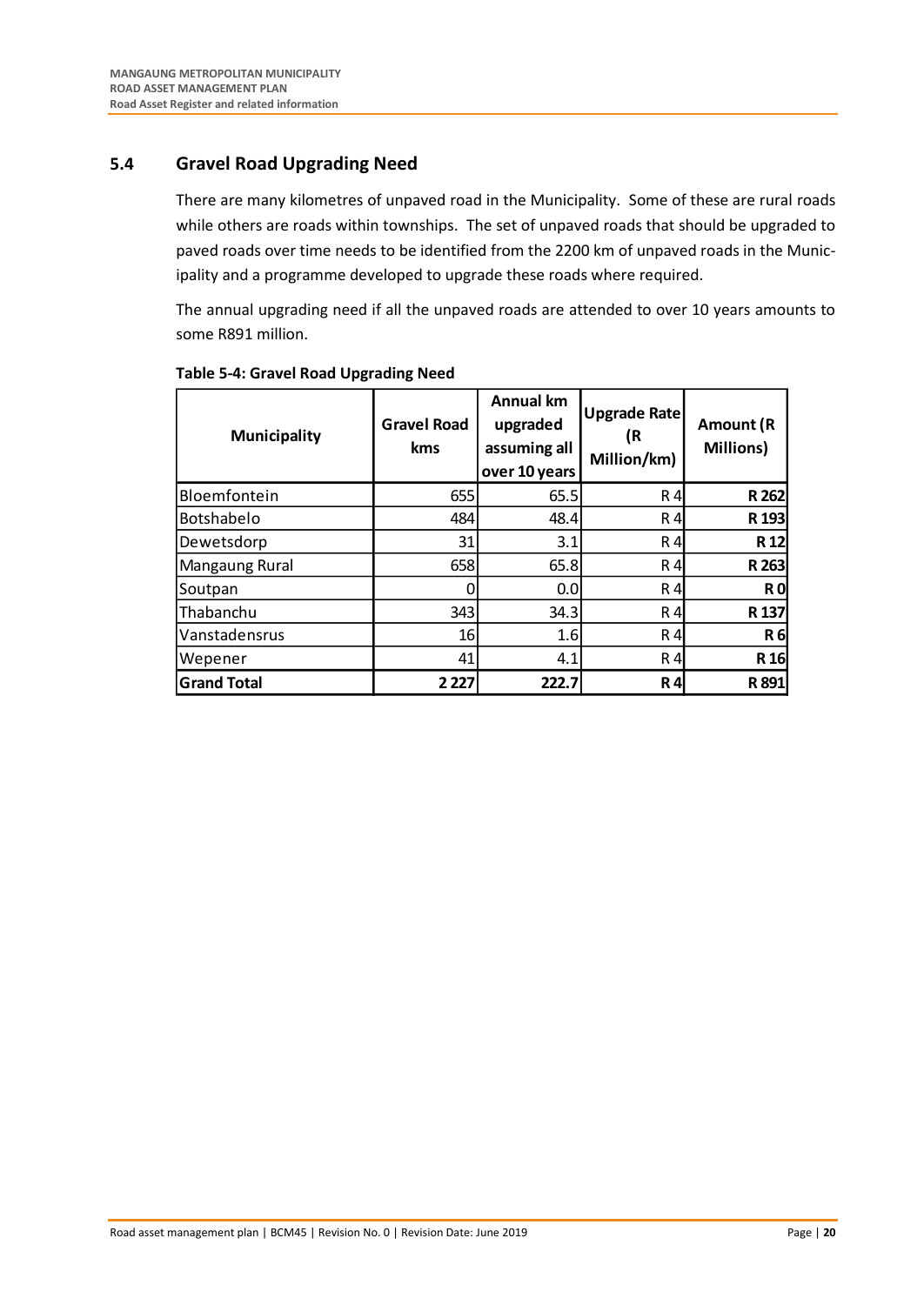## <span id="page-29-0"></span>**5.5 Road Maintenance Strategy**

Pavement resurfacing is always considered to be the highest priority for paved roads as this prevents moisture ingress into the pavement with associated moisture accelerated distress.

The estimated long-term annual need for the municipality based on current replacement cost is of the order of R170 million while the long term annual resurfacing need (10%) is of the order of R112 million.

However, 90% of the road surfacings are in a poor condition and these will need to be attended to over time as a priority to try and arrest further deterioration of the pavements with the associated much higher rehabilitation cost.

Therefore, it is suggested that rejuvenation of the roads be tackled as soon as possible to extend the lives of the surfacings. This can be followed with repairs and resurfacing of the poorer areas and finally major patching and rehabilitation where required.

This is discussed in more detail below.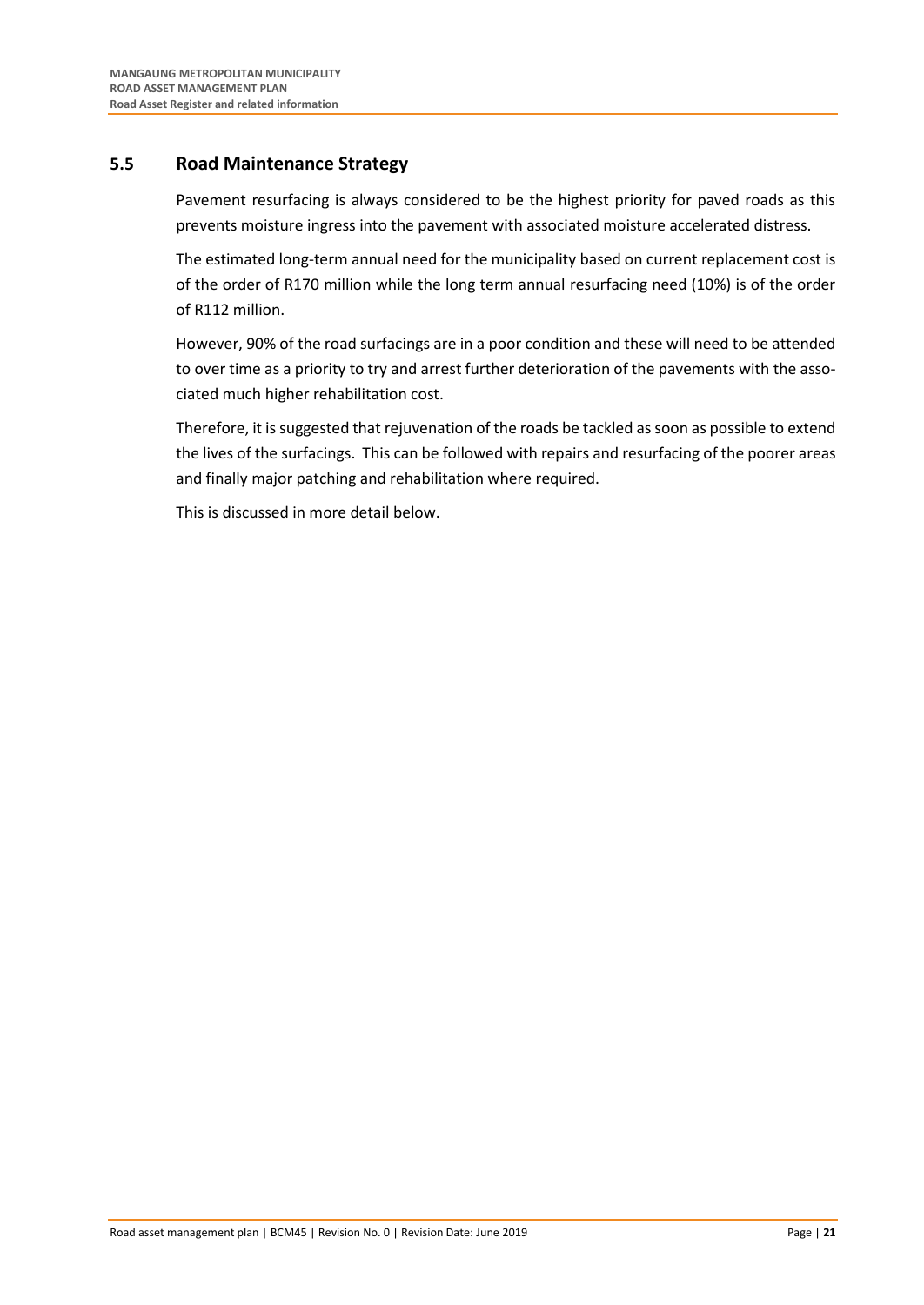## <span id="page-30-0"></span>**6. ROAD MANAGEMENT PLAN**

## <span id="page-30-2"></span><span id="page-30-1"></span>**6.1 Existing Paved Roads**

#### **6.1.1 Treatment Algorithm**

The following road maintenance algorithm has been prepared for the roads in the Mangaung Metropolitan Municipality.



And for block pavements:

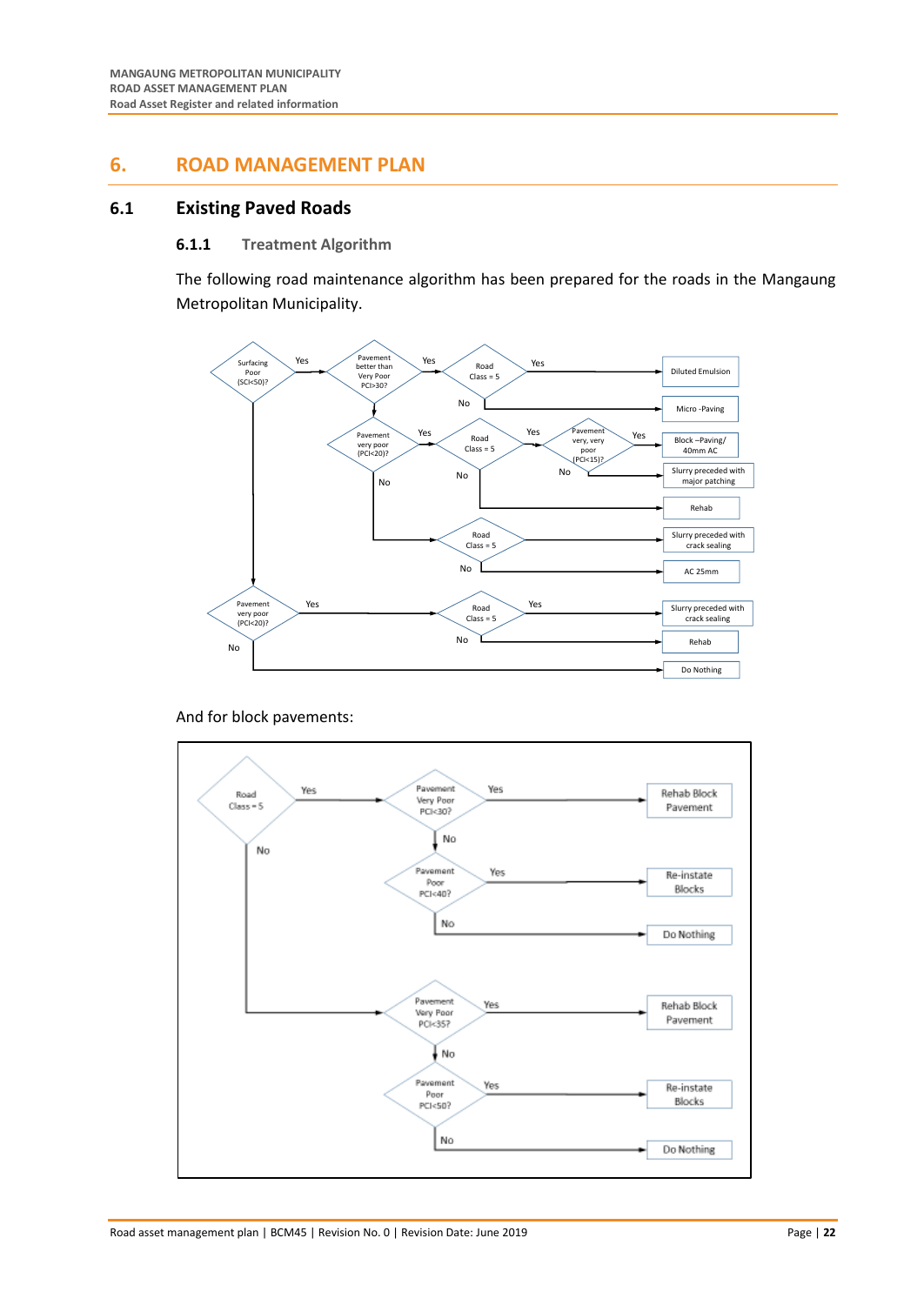The strategy shows that the primary determinant in selecting roads to be maintained is the condition of the surfacing. In this way, primarily the roads that are in need of urgent attention, as well as a few roads in a uniquely poor condition, will be included on the programme. The approach is also to treat all class 5 access roads with dry and old surfacings with a diluted emulsion at this stage in order to rejuvenate the surfacing and to monitor the results and assess the effectiveness of the treatment. It is expected that this approach will work well on these streets and the treatment could be repeated in 2 to 3 year's time, if required. When budgets are more consistent a reseal or micro-surfacing can be applied to these streets when required.

Class 4 collectors are expected to have greater traffic volumes and micro-paving is proposed as a low cost resurfacing treatment and also to improve the riding quality. Where necessary, pretreatment and patching will need to be carried out.

Where the road's pavement is also in a very poor condition, and if it is an access road, it will be replaced with block paving or repaired and re-surfaced using a slurry. Then a more long lasting reseal can be applied at a later date, assuming budget consistency is a part of the future road maintenance planning scenario.

Block pavement rehabilitation involves total rehabilitation where conditions are very poor or block re-instatement where deformation is more isolated.

In addition to the treatment algorithm, a priority is assigned to each treatment based on the class of each road and a related minimum condition for that class as well as the degree to which the current condition falls below this minimum condition.

It is well known in practice that the highest priority of any pavement treatment programme should always be assigned to resurfacings in order to retard deterioration and to avoid a "worstfirst" strategy. Proposed treatment lists have been prepared for each municipality reflecting this approach.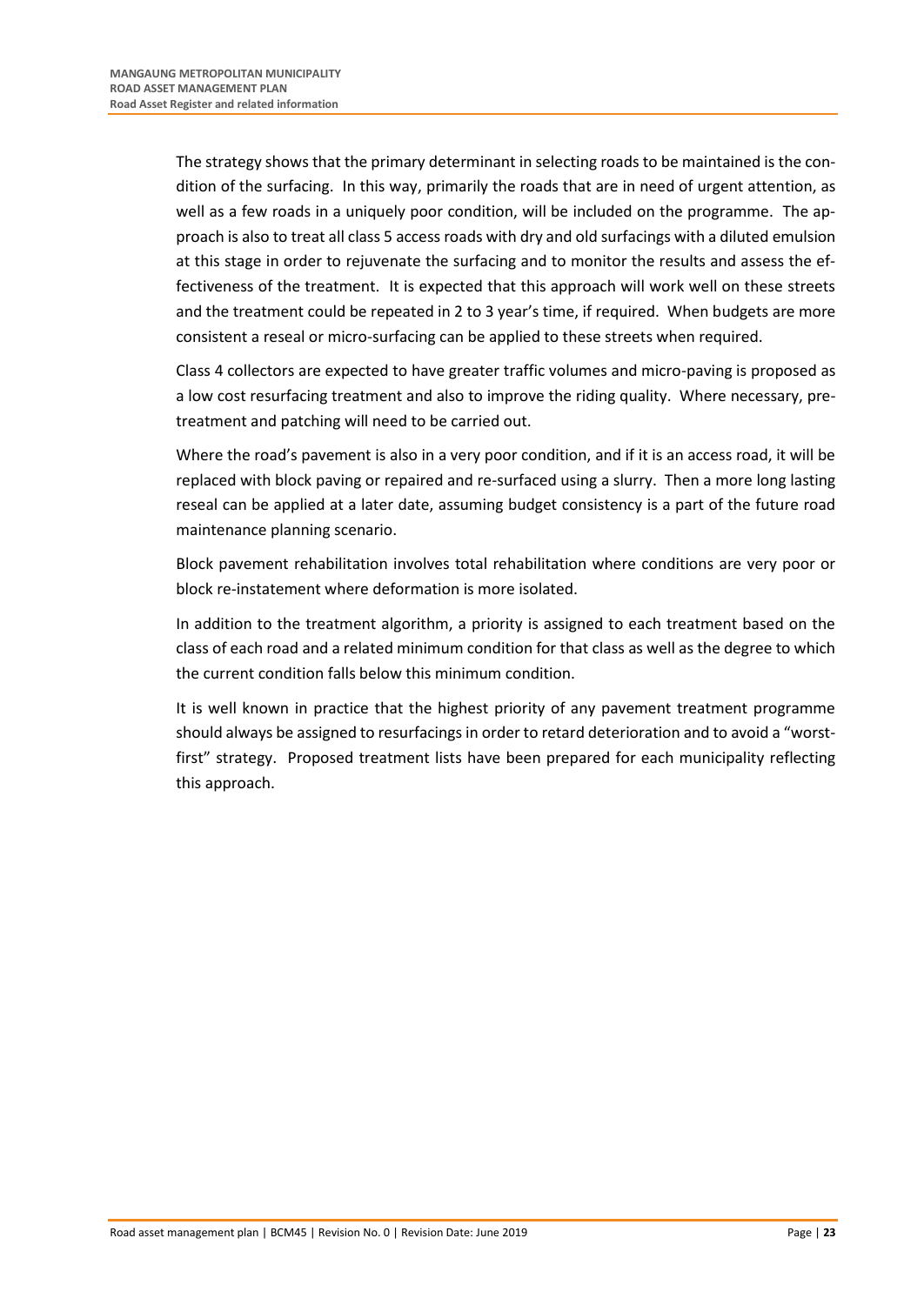## <span id="page-32-0"></span>**6.1.2 Treatments Rates**

The unit rates used in the analysis are as follows:

| id             | code             | description                                     | All in rate R/sqm |
|----------------|------------------|-------------------------------------------------|-------------------|
| $\mathbf{1}$   | DE1              | <b>Diluted emulsion</b>                         | 15                |
| $\overline{2}$ | DE <sub>2</sub>  | Diluted emulsion, minor patching and crack seal | 20                |
| $\overline{3}$ | DE3              | Diluted emulsion and major patching             | 30                |
| 4              | DE4              | Diluted emulsion and medium slurry over 30%     | 35                |
| 5              | SL1              | <b>Slurry Seal</b>                              | 30                |
| 6              | SL <sub>2</sub>  | Slurry seal preceded with DE and crack sealing  | 40                |
| $\overline{7}$ | SL <sub>3</sub>  | Slurry seal preceded with DE and patching       | 50                |
| 8              | STC1             | Cape Seal - 13mm                                | 50                |
| 9              | STC <sub>2</sub> | Cape Seal - 19mm                                | 70                |
| 10             | <b>MP15</b>      | Micro Paving 15mm                               | 70                |
| 11             | <b>STM</b>       | Single seal modified binder                     | 50                |
| 12             | AC25             | Asphalt 25m                                     | 100               |
| 13             | <b>AC40</b>      | Asphalt 40mm                                    | 125               |
| 14             | <b>REH</b>       | Rehabilitation                                  | 300               |
| 15             | <b>REC</b>       | Reconstruction                                  | 400               |
| 16             | <b>BL</b>        | Replace with Block Paving                       | 270               |
| 17             | <b>NONE</b>      | <b>No Treatment</b>                             | $\mathbf{0}$      |
| 18             | <b>BLR</b>       | <b>Block Reinstatement</b>                      | 70                |
| 19             | <b>REH-BL</b>    | <b>Rehab Block Pavement</b>                     | 200               |

#### <span id="page-32-1"></span>**Table 6-1: Treatment Unit Rates**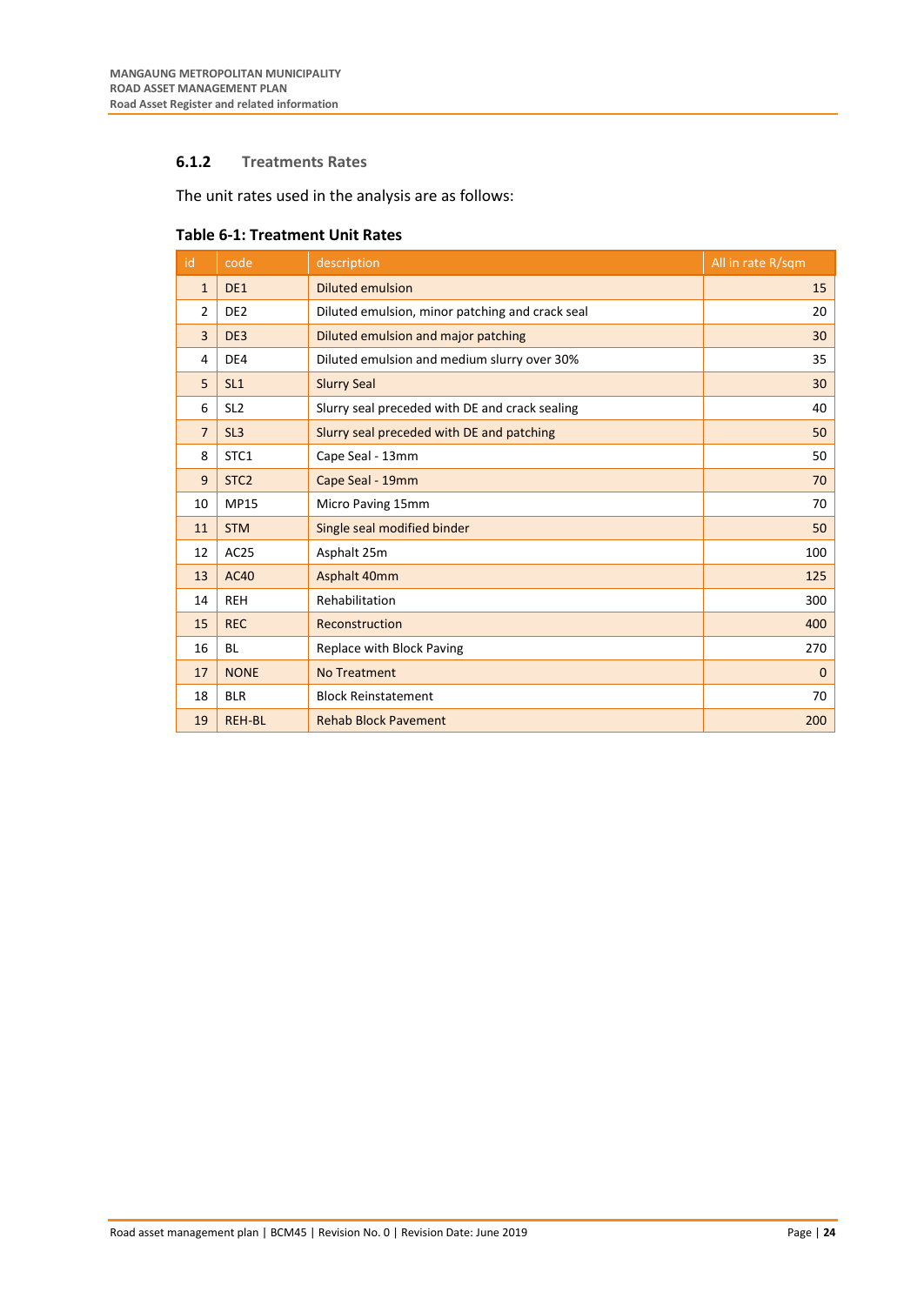## <span id="page-33-0"></span>**6.1.3 Results**

|                     | Proposed Treatment Type and Cost (R1000s)              |                          |                                     |                                                             |                            |                     |                              |                                                |                                   |              |
|---------------------|--------------------------------------------------------|--------------------------|-------------------------------------|-------------------------------------------------------------|----------------------------|---------------------|------------------------------|------------------------------------------------|-----------------------------------|--------------|
| Municipality        | <b>Diluted</b><br><b>Emulsion</b><br>and Crack<br>Seal | Micro-<br>paving<br>15mm | Slurry<br>preceded<br>crack sealing | Slurry<br>preceded<br>with DE and I with DE and<br>patching | 25mm<br>Asphalt<br>Overlay | Rehab-<br>ilitation | <b>New Block</b><br>Pavement | <b>Block</b><br>Pavement<br>Re-<br>instatement | <b>Block</b><br>Pavement<br>Rehab | <b>Total</b> |
| <b>Bloemfontein</b> | R 55.0                                                 | R 133.6                  | R 23.9                              | R 17.0                                                      | R 18.3                     | R 236.5             | R422.5                       | <b>R0.0</b>                                    | R 5.7                             | R 912.5      |
| Botshabelo          | R 5.5                                                  | R 32.8                   | R <sub>1.4</sub>                    | R0.9                                                        | R 1.9                      | R 2.7               | R <sub>7.5</sub>             | <b>R0.0</b>                                    | R0.0                              | R 52.7       |
| l De wetsdorp       | R0.6                                                   | R <sub>1.9</sub>         | R0.4                                | R0.2                                                        | R0.4                       | R0.4                | R 2.2                        | R0.1                                           | <b>R0.0</b>                       | R 6.2        |
| Mangaung Rural      | R 3.3                                                  | R 5.8                    | R <sub>1.6</sub>                    | R <sub>1.1</sub>                                            | R <sub>1.4</sub>           | R 11.3              | R 30.9                       | R <sub>1.9</sub>                               | R4.4                              | R 61.7       |
| Soutpan             |                                                        |                          |                                     |                                                             |                            |                     |                              |                                                |                                   |              |
| lThabanchu          | R3.3                                                   | R 13.1                   | R <sub>0.1</sub>                    | <b>R0.0</b>                                                 | R0.1                       | <b>R0.0</b>         | R 0.2                        | R0.1                                           | R0.0                              | R 16.9       |
| Vanstadensrus       | R0.2                                                   | R 0.2                    | R0.1                                | <b>RO.O</b>                                                 | <b>R0.0</b>                | R 0.0               | R 0.0                        | R0.1                                           | <b>R0.0</b>                       | R 0.5        |
| Wepener             | R0.5                                                   | R 1.8                    | <b>R0.0</b>                         | <b>R0.0</b>                                                 | R0.0                       | R 0.6               | R 0.0                        | R0.4                                           | R0.6                              | R 3.8        |
| <b>Grand Total</b>  | R 68.3                                                 | R 189.2                  | R 27.4                              | R 19.3                                                      | R 22.1                     | R 251.5             | R463.3                       | R 2.7                                          | R 10.7                            | R1054.4      |

The results of the application of this strategy are as follows:

The quantum identified for road surfacing rejuvenation, reseals and overlays is some **R325m** which is a round 1/3 of the backlog need but represents an approach to gradually rejuvenate the roads, which are still in reasonable condition, over time in order to extend the lives of surfacings and try to get the greatest benefit for each Rand of expenditure.

Should an annual amount of R150m be allocated to resurfacings then these needs can be attended to over 2 to 3 years. This will buy time to assess the resurfacing needs in more detail and to consider a wide range of resurfacing options to minimize overall costs while protecting the pavements.

This will also buy time to assess the roads requiring rehabilitation or that can be considered for conversion to block pavements in more detail. In addition, during this time pavement deterioration should be monitored to ascertain whether resurfacing could be used to extend the life of the road instead of rehabilitation or replacing the road with block pavement.

The block pavements in a poor condition also need to be assessed to identify the modes of failure and appropriate rehabilitation methodologies.

The list of roads and their proposed treatments and priorities are contained in Appendix B while a list of all roads and the proposed treatments are contained in Appendix C.

## <span id="page-33-1"></span>**6.2 Unpaved Roads**

The length of unpaved road in the municipality is considerable. These roads represent rural and semi-rural roads as well as urban streets.

The planned actions here can be:

- Identify roads that can be retained as well-maintained gravel roads for the foreseeable future as well as those that need to be paved.
- Prioritise the roads that need to be paved using the road class, traffic volumes and location to ensure a reasonably equitable distribution of upgrading expenditure across the municipality.
- Develop or procure a gravel road maintenance capacity and develop a maintenance programme for the unpaved roads.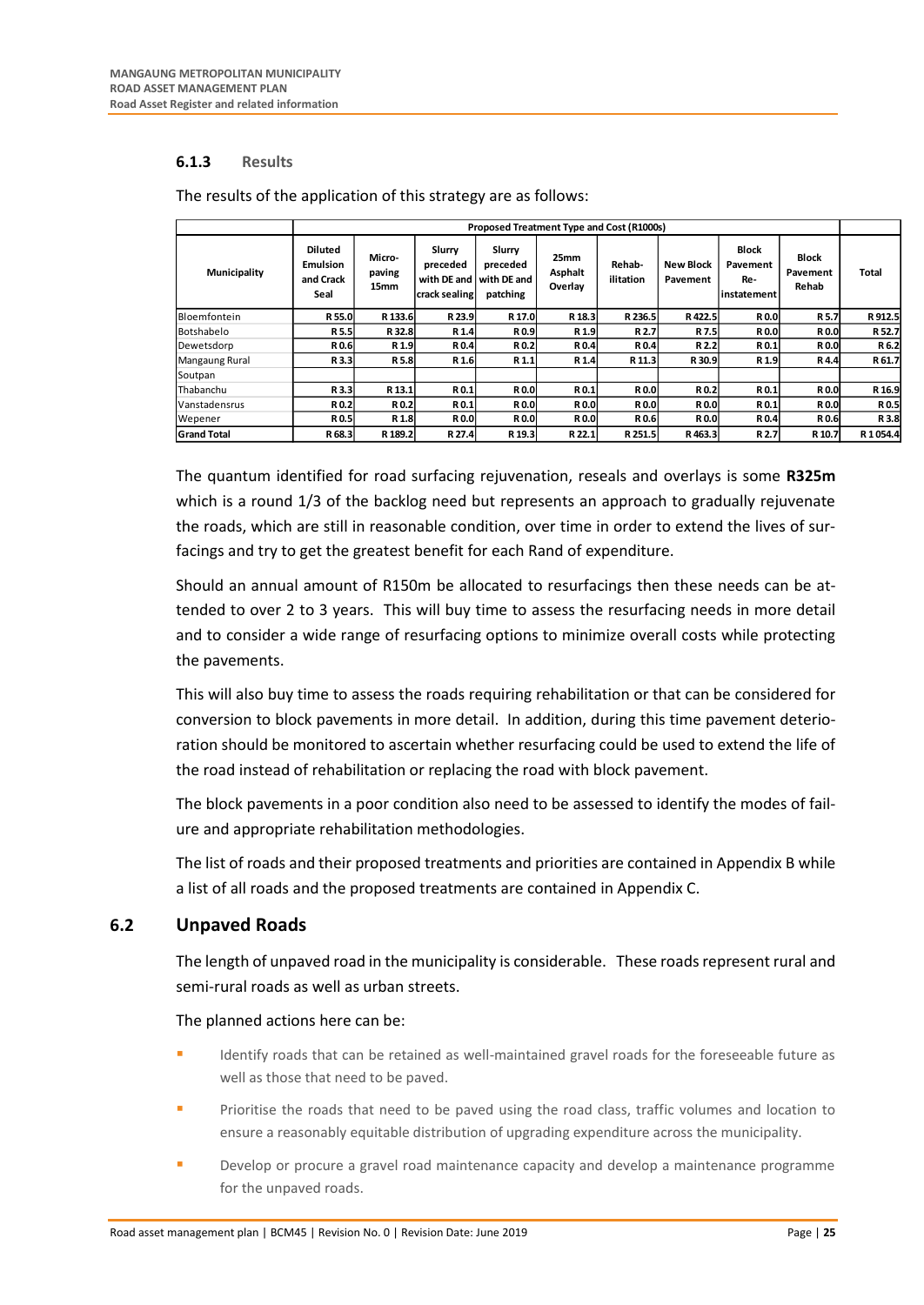**EXECUTE 20** Procure a road upgrading programme and upgrade the present unpaved roads at a reasonable rate. For example, assuming that 500km of the 2200 km of unpaved roads need to be paved over a 10 year period means that 50 km of road needs to be upgraded per annum at a cost of roughly R200 million per annum and these funds will need to be sourced.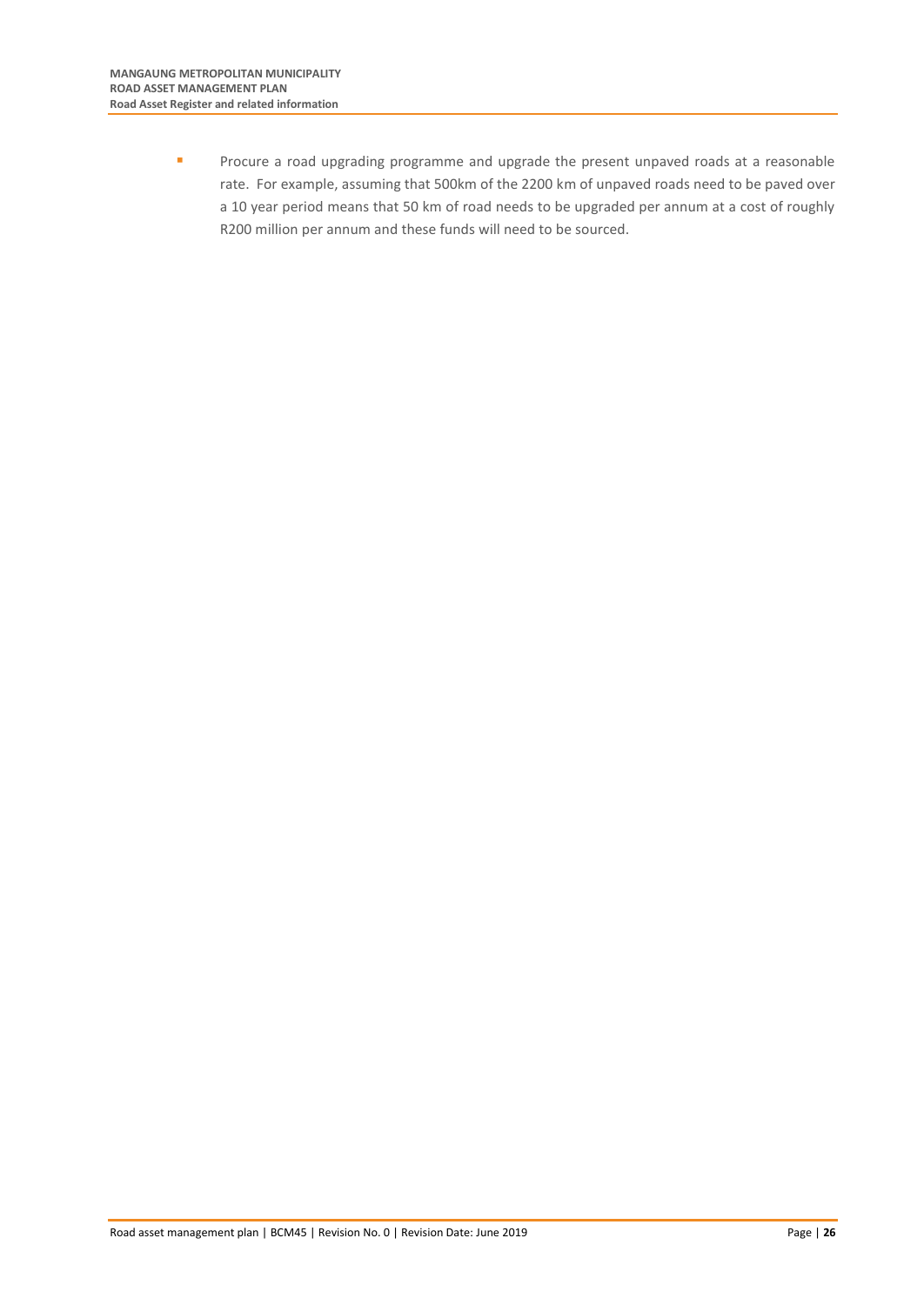## <span id="page-35-0"></span>**7. CONCLUSIONS**

The road network involves some 3 800km of road of which 2 200 km are unpaved.

Up to 90% of the paved road surfacings are in a poor condition and rejuvenation of these old road surfacings is a high priority. Initial treatment with diluted emulsion is proposed to extend the life of the surfacing and, at the same time to form part of pre-treatment prior to resurfacing. The effectiveness of all these treatments should be monitored to assess the nature and scope of the follow-up treatment, patching and resurfacing.

The surfacings on the higher order roads can be improved using micro-paving or thicker asphalt where required. This must be preceded with crack sealing and patching as well as investigations to ensure that the pavement has sufficient structural capacity to carry the traffic loads when it has an asphalt surface.

Up to 35% of road pavements are in a very poor condition and these roads need to be assessed at a project level to determine the nature and extent of their rehabilitation requirements and to draw up a rehabilitation program of some R50million per year to try and attend to all the problems over a 10 year period. The roads in better condition should be patched and resurfaced with slurry to obtain a uniform texture and improve riding quality. Where the surface texture is already fairly uniform a single seal can be applied.

Where access roads are excessively deformed or potholed, the existing pavement can be ripped up and recompacted as a subbase and a new block pavement constructed.

There are many kilometres of unpaved road in the Municipality and those that need to be upgraded to paved roads need to be identified and attended to in a prioritised manner.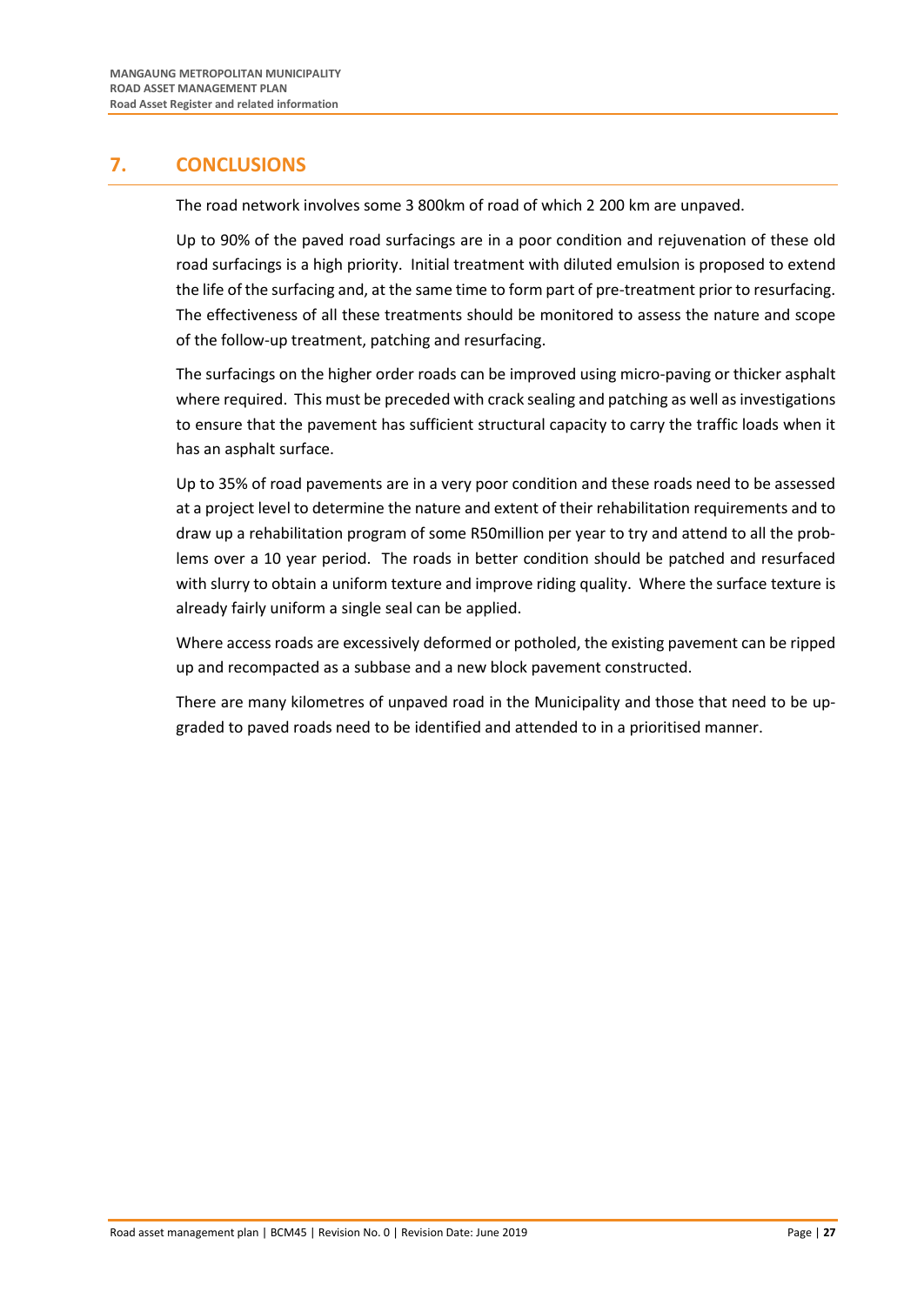## <span id="page-36-0"></span>Appendix A:

## <span id="page-36-1"></span>Deduct Point Indices

Since the VCI gives a rough average condition, the latest draft TMH22 proposes that the deduct calculations be used to compute condition indices to avoid substantial defects of one type being ameliorate by others that are less severe. In addition, general indices do not provide a good indication of problems associated with individual components of a road which all have substantially different expected useful lives. Therefore, the deduct system of index calculation has been extended in this analysis in order to compute condition indices for each component of the road and to evaluate their maintenance needs and remaining useful lives.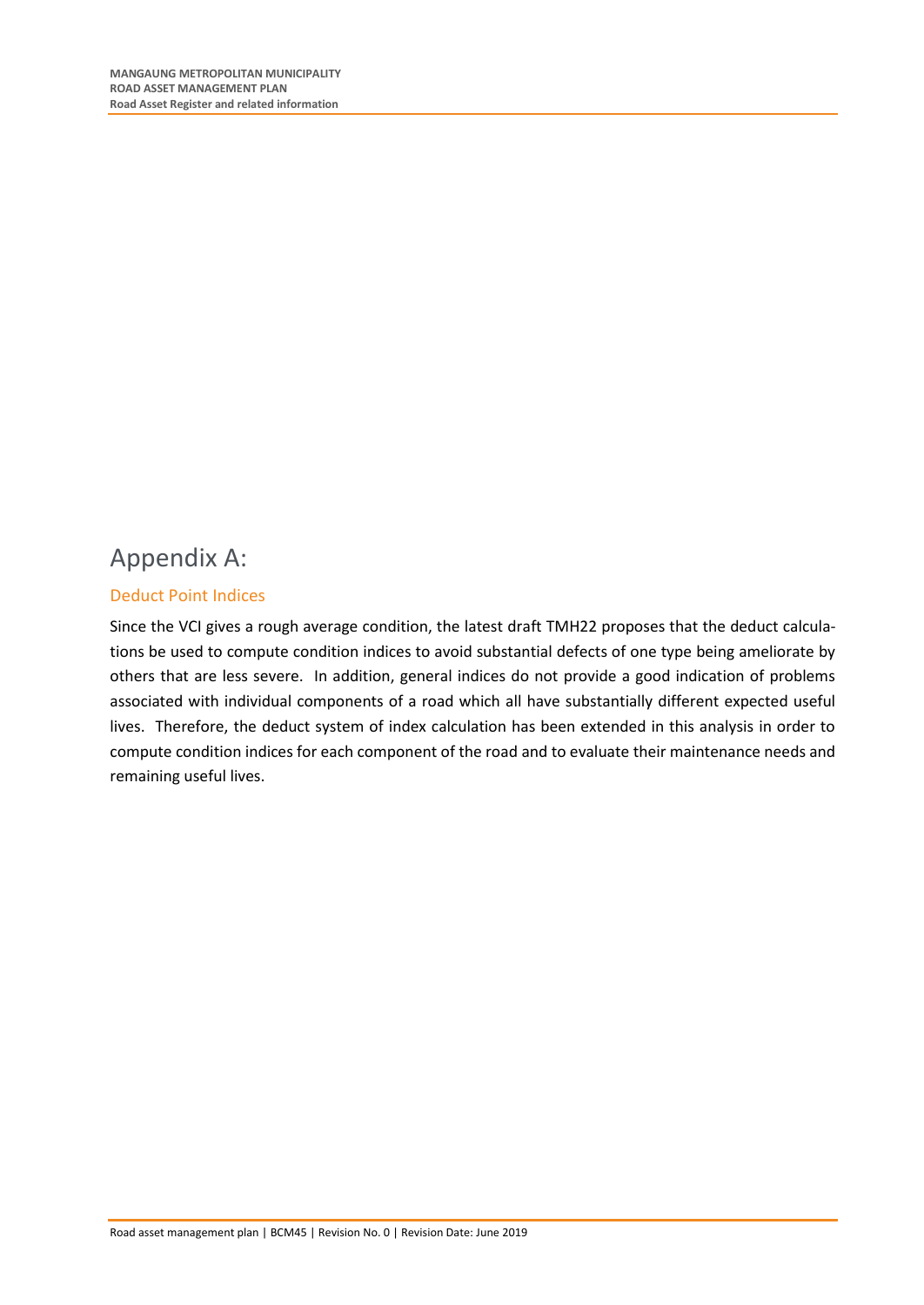<span id="page-37-0"></span>Appendix B:

<span id="page-37-1"></span>Draft Road Maintenance Programme